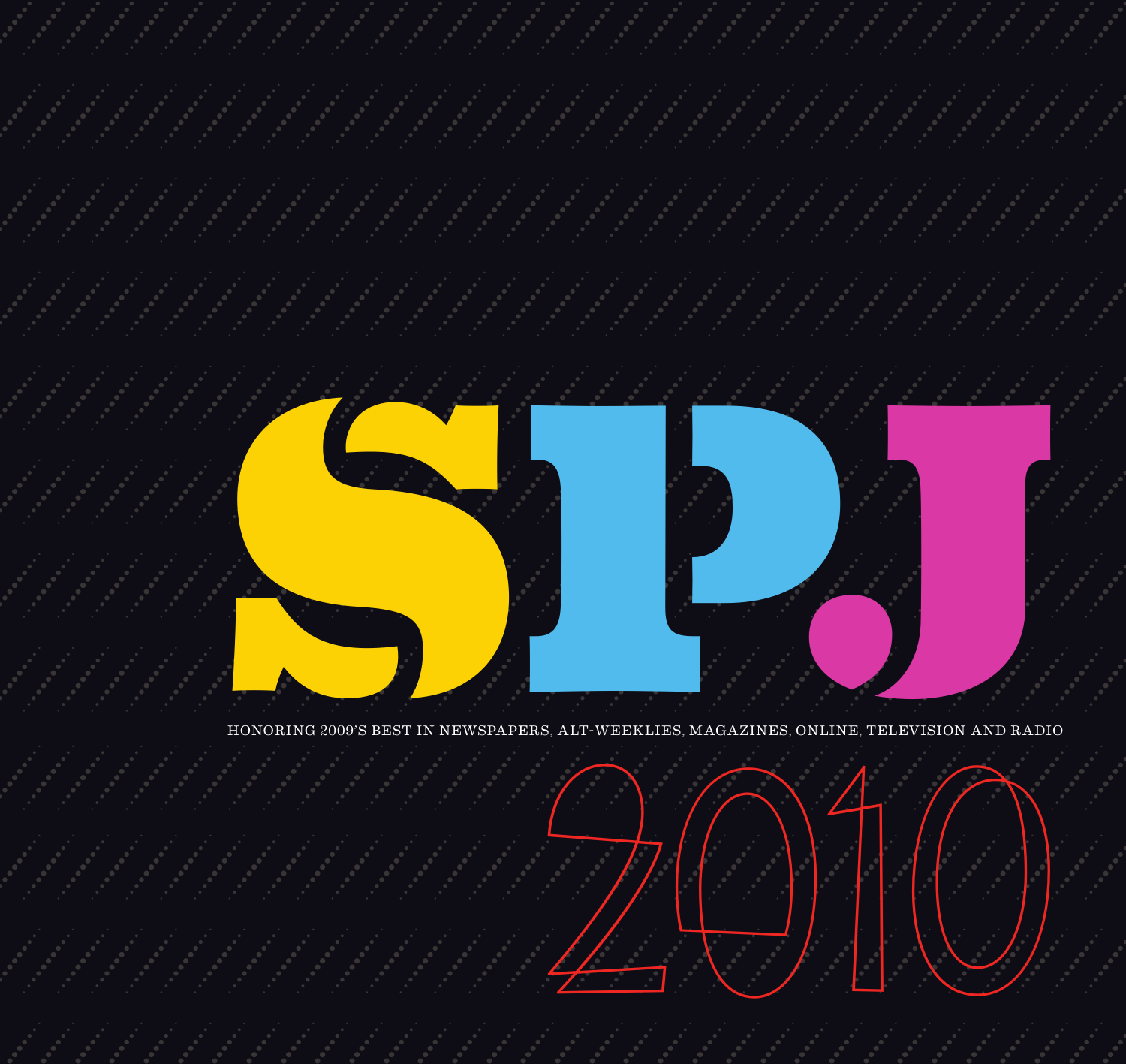**GENER**<br>
1ST PLACI<br>
2ND PLAC<br>
3RD PLAC<br>
Business<br> **MAGA2**<br>
IST PLACI<br>
IST PLACI<br> *Multoom*<br>
2ND PLAC<br> *Bushess*<br>
2ND PLAC<br> *Bushere*<br>
3RD PLAC<br> *SRD PLAC*<br>
3RD PLAC<br> *SRD PLAC*<br> *SRD PLAC*<br> *SRD PLAC*<br> *SRD PLAC*<br> *SRD PLA* **LEXCELLEN**<br>
Staff, Montana Quarte<br>
Staff, Seattle Metropo<br>
: Leslie Helm, Chris W<br>
I**NE DEPARTM**<br>
James Ross Gardner,<br>
: Kathryn Robinson, S<br>
: Staff, Alaska Airline<br>
REPORTING<br>
Kathryn Robinson, Staff,<br>
Eric Lucas, Alask E<br>
Iy<br>
tan<br>
ttens. Seattle<br> **Extra Seattle Metropolitan<br>
Magazine<br>
ttle Metropolitan<br>
Magazine<br>
The Magazine<br>
The Magazine<br>
The Magazine<br>
The Magazine<br>
Magazine<br>
tan<br>
Magazine<br>
attle Metropolitan<br>
Magazine<br>
attle Metropoli 1ST PLACE:** Staff, Montana Quarterly **2ND PLACE:**Staff, Seattle Metropolitan **3RD PLACE:** Leslie Helm, Chris Winters, Seattle **Business** 

### Magazine Departments

**1st PLACE:** James Ross Gardner, Seattle Metropolitan *Mudroom* 

**2ND PLACE:** Kathryn Robinson, Seattle Metropolitan *Back Fence* 

**3RD PLACE:** Staff, Alaska Airlines Magazine *Journal*

### Travel Reporting

**1st PLACE:** Kathryn Robinson, Seattle Metropolitan *You Know, For Kids*

**2ND PLACE:** Eric Lucas, Alaska Airlines Magazine *Anchorage Bound*

**3RD PLACE:** Nick Jans, Alaska Airlines Magazine *Island Adventures*

# Leisure and Lifestyle Reporting

**1st PLACE:** Jessica Voelker, James Ross Gardner, Christopher Werner, Metropolitan *The Smart Drinker's Guide to Seattle*

**2ND PLACE:** Staff, Seattle Metropolitan *Sweet Science*

**3RD PLACE:** Staff, Metropolitan *13 Burgers That Will Change Your Life*

### Arts and Entertainment

**1st PLACE:** Jim Gullo, Horizon Air Magazine *The Puppet Master*

**2ND PLACE:** Matthew Halverson, Seattle Metropolitan *The Movie Seattle Saved*

# Humorous writing

**1st PLACE:** Dana Neuts *The Other Woman*

**2ND PLACE:** Chris Winters, Seattle Business *Final Analysis: The MBA Final Exam (Revised)*

**3RD PLACE:** David Volk *Journey: No Dog Left Behind* 

# Business Reporting

**1st PLACE:** Bryan Corliss, Seattle Business *Boeing Boeing... Gone*

**2ND PLACE:** Cynthia Nims, Horizon Air Magazine *Our Cup of Tea*

**3RD PLACE:** Eric Scigliano, Seattle Metropolitan *Indecent Appraisal*

### Sports Reporting

**HUMOROUS**<br>
1ST PLACE: Dans<br>
The Other Woman<br>
2ND PLACE: Chr<br>
Final Analysis: The M<br>
3RD PLACE: Dav<br>
Journey: No Dog Left I<br> **BUSINESS I**<br> **BUSINESS I**<br> **BUSINESS I**<br> **BUSINESS I**<br> **BUSINESS I**<br> **BUSINESS I**<br> **BUSINESS I**<br> WRITING<br>
WRITING<br>
Neuts<br>
Minters, Seattle Busin<br>
A Final Exam (Revised)<br>
Volk<br>
ind<br>
CORTING<br>
Corliss, Seattle Busine<br>
ia Nims, Horizon Air<br>
icigliano, Seattle Metr<br>
Corliss, Seattle Metr<br>
Munn<br>
Surreillance Cameras<br>
ND ESS **1st PLACE:** Chuck Luce, Arches *Ahead of the game* **2ND PLACE:** Josh Whitling, South Sound Magazine *Ladies on Skates*

# Editorial and Commentary

**1st PLACE:** Marianne Scholl, Seattle Woman Magazine *Even After All These Years*

**2ND PLACE:** Heija Nunn *Voice: On Medina's New Surveillance Cameras*

# Columns and Essays

**1ST PLACE:** Knute Berger, Seattle Magazine *Six Things You Can't Say in Seattle*

**2ND PLACE:** Knute Berger, Seattle Magazine *Seattle Mayor: a Dead-end Job*

ss<br>ss<br>digazine<br>ditan<br>Magazine<br>an Magazine<br>eldi, Horizon<br>eldi, Horizon **3RD PLACE:** Nancy O'Connell, Leo Garibaldi, Horizon Air Magazine *Dude, Mom-Let's Roll*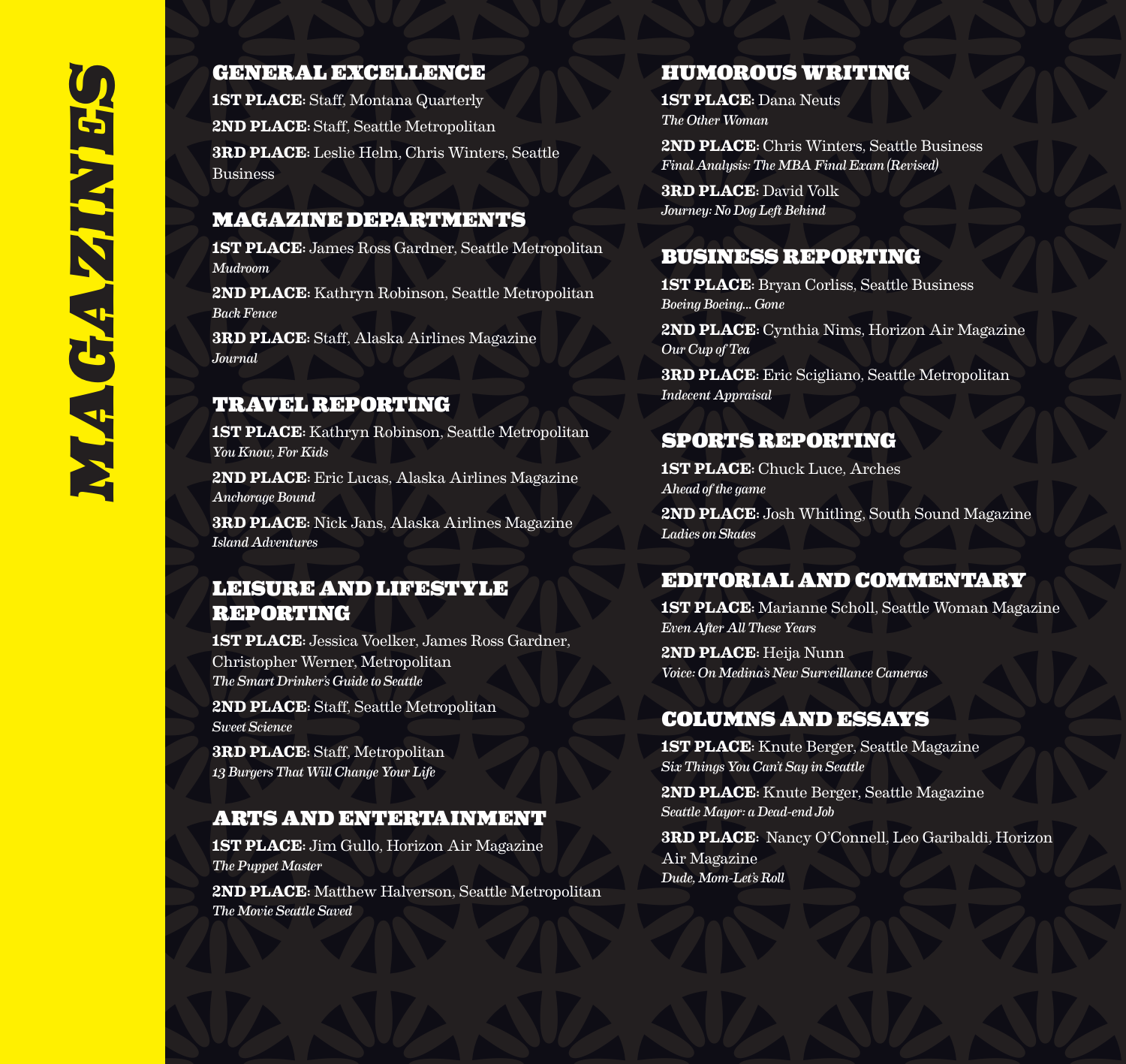### Headlines

**HEADLIN**<br>
1ST PLACE:<br>
2ND PLACE:<br>
2ND PLACE:<br>
3RD PLACE:<br> **GENERA<br>
FEATUR**<br>
1ST PLACE:<br> *Heist*<br>
2ND PLACE:<br> *House SRD PLACE:*<br>
5Days in Seattle<br> **COVER D**<br>
1ST PLACE:<br>
2ND PLACE:<br>
Metropolitan<br>
Adul Education<br>
2ND PLACE **ES**<br> **ES**<br>
aff, Seattle Woman M<br>
taff, Alaska Airlines M<br>
taff, 425 Magazine<br> **REPORTING**<br> **REPORTING**<br>
mes Ross Gardner, Seattle<br>
hut Shook the World<br> **CSIGN**<br>
taff, South Sound Mag<br>
senjamen Purvis, Seattl<br> **DESIGN**<br>
el **1st PLACE:** Staff, Seattle Woman Magazine **2ND PLACE:** Staff, Alaska Airlines Magazine **3RD PLACE:** Staff, 425 Magazine

# General News/ Feature Reporting

**1st PLACE:** James Ross Gardner, Seattle Metropolitan *Heist* 

**2ND PLACE:** Eric Lucas, Alaska Airlines Magazine *World Heritage Sites*

**3RD PLACE:** Eric Scigliano, Seattle Metropolitan *5 Days in Seattle That Shook the World*

### Cover Design

**1ST PLACE:** Staff, South Sound Magazine **2ND PLACE:** Benjamen Purvis, Seattle Metropolitan

# Feature Design

tazine<br>Azine<br>Ale Metropolitan<br>Ale Metropolitan<br>Azine<br>Ale Metropolitan<br>Ale Metropolitan<br>Ale Metropolitan<br>Ale Metropolitan<br>Ale Metropolitan<br>Ale Metropolitan<br>Ale Metropolitan<br>Ale Metropolitan<br>Ale Metropolitan<br>Ale Metropolitan **1st PLACE:** Melissa Robinson, Benjamen Purvis Seattle Metropolitan *Adult Education 101*

**2ND PLACE:** Benjamen Purvis, Seattle Metropolitan *Meltdown Survival Handbook*

**3RD PLACE:** Melissa Robinson, Seattle Metropolitan *Sweet Science*

# Spread Design

**1st PLACE:** Benjamen Purvis, Seattle Metropolitan *Heist*

**2ND PLACE:** Benjamen Purvis, Seattle Metropolitan *5 Days in Seattle That Shook the World*

**3RD PLACE:** Melissa Robinson, Seattle Metropolitan *Premier Crew*

# Cartoons and Illustrations

**1st PLACE:** Jon Marmor, Eric McHenry, Sue Brockmann, Paul Rucker, Ken Shafer, Columns Magazine *Sneaker Swim*

**2ND PLACE:** Dennis Wunsch, Scotsman Guide (comm.) *Let's Get Physical*

**THIRD PLACE:** Dennis Wunsch, Scotsman Guide (comm.) *When Green Isn't What It Seems*

# Sports Photography

**CARTOONS A**<br> **ST PLACE:** Jon Ma<br>
Brockmann, Paul Ru<br>
Brockmann, Paul Ru<br>
Magazine<br> **Sneaker Swim**<br> **2ND PLACE:** Dennis<br> **CHECE:** Dennis Wunsch, Sco<br>
When Green Isn't What I<br> **SPORTS PHO**<br> **IST PLACE:** Horizo<br>
Boise Day an **ND ILLUSTRA:**<br>Mor, Eric McHenry, Ster, Ken Shafer, Colur<br>Wunsch, Scotsman Guide (comm.)<br>Feems<br>**COGRAPHY**<br>Air Magazine<br>uck/Getty Images, Ala<br>**DTOGRAPHY**<br>atley, Seattle Metropol<br>Borden, Seattle Metropol<br>Rorden, Seattle Metr **1st PLACE:** Horizon Air Magazine *Boise Day and Night*  **2ND PLACE:** Tom Hauck/Getty Images, Alaska Airlines Magazine *Pac-10 Primer*

# Feature Photography

**1ST PLACE:** John Keatley, Seattle Metropolitan *Atmospheric Disturbances*

**2ND PLACE:** Lindsay Borden, Seattle Metropolitan *10 Best Restaurants 2009*

**3RD PLACE:** Angie Norwood Browne, Seattle Metropolitan *Sweet Science*

# Portrait Photography

**1st PLACE:** Jose Mandojana, Seattle Metropolitan *Worried Man: Paul Giamatti*

**2ND PLACE:** John Keatley, Seattle Metropolitan *Annie Leibovitz* 

# Photo Essay or Pages

IONS<br>
\* second (comm.)<br>
de (comm.)<br>
an<br>
an<br>
olitan<br>
an<br>
an, Emily<br>
y Qatar<br>
Magazine<br>
Magazine **1st PLACE:** Kristin Giordano, Bond Huberman, Emily Busey, City Arts *Far From Home: A Tacoma Photographer in Modern-Day Qatar*

**2ND PLACE:** Nancy O'Connell, Horizon Air Magazine *Showcase 2009*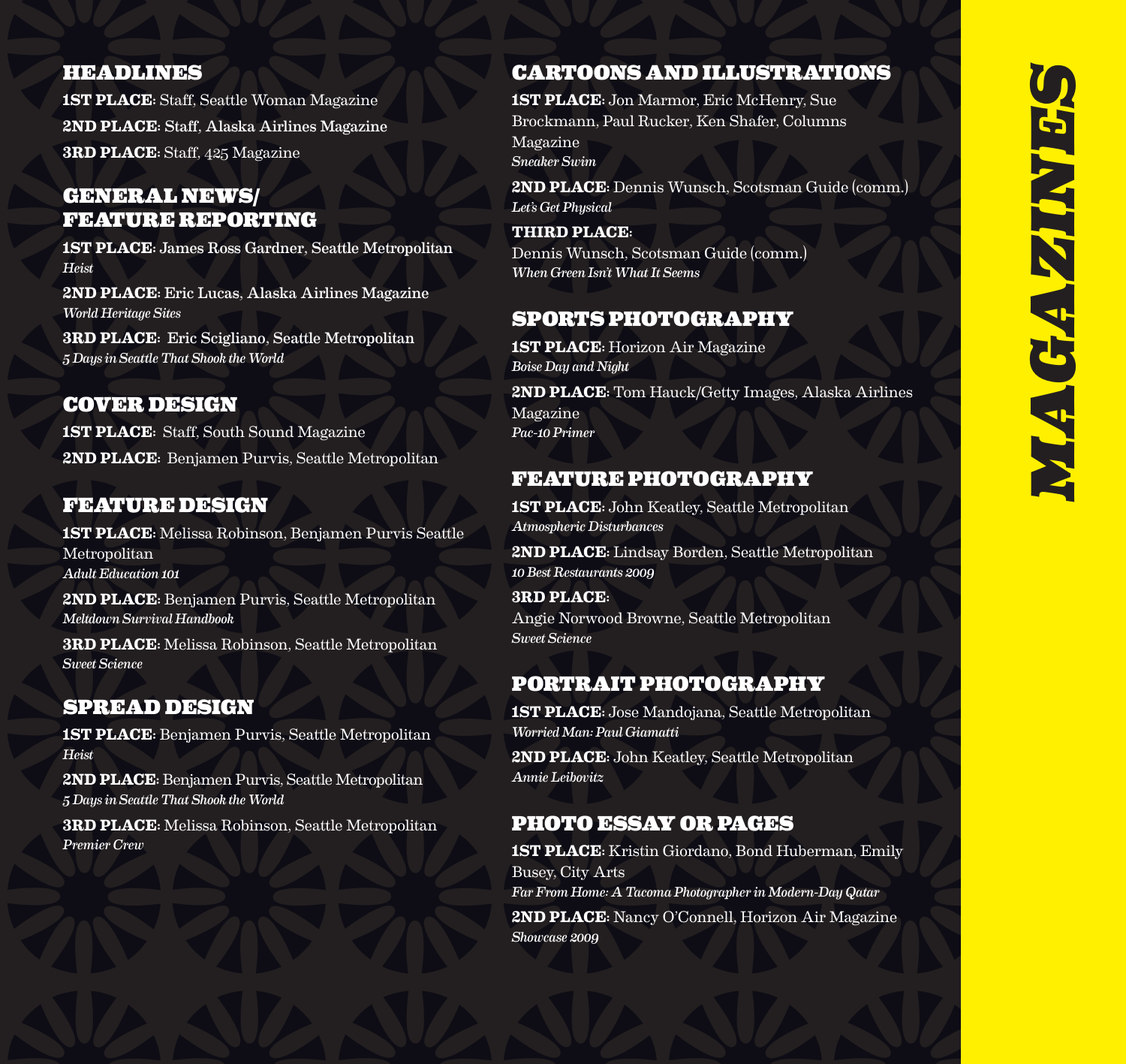# Portfolio Photography

**PORTF (15T PLACE)**<br>
2ND PLAC<br>
2ND PLAC<br>
2ND PLAC<br>
Magazine<br> **GOVER**<br> **REPOR**<br>
1ST PLAC<br>
Fine Call Me<br>
2ND PLAC<br>
2ND PLAC<br>
2ND PLAC<br>
Learning Hou<br>
2ND PLAC<br>
Learning Hou<br>
2ND PLAC<br>
Learning Hou<br>
2ND PLAC<br>
Home Tweet E<br>
3RD **LIO PHOTOGE**<br>
John Keatley, Seattle<br>
: Ingrid Pape-Sheldon<br>
: Ingrid Pape-Sheldon<br> **ING**<br>
Matthew Halverson, Sictator<br>
: Matthew Halverson, ay<br> **IER REPORTII**<br>
Jane Hodges, Horizon<br>
Fund Your Graduate-Sche<br>
: Matthew Halv **APHY**<br>etropolitan<br>ieattle Woman<br>attle Metropolitan<br>attle Metropolitan<br>cattle Metropolitan<br>attle Metropolitan<br>attle Metropolitan<br>Attropolitan<br>detropolitan<br>feattle Woman<br>**Attropolitan**<br>attle Woman<br>**TING**<br>detropolitan<br>Air Ma **1ST PLACE:** John Keatley, Seattle Metropolitan **2ND PLACE:** Ingrid Pape-Sheldon, Seattle Woman Magazine

# Government and Politics Reporting

**1ST PLACE:** Matthew Halverson, Seattle Metropolitan *Fine. Call Me a Dictator*

**2ND PLACE:** Matthew Halverson, Seattle Metropolitan *He Did It His Way*

# Consumer Reporting

**1st PLACE:** Jane Hodges, Horizon Air Magazine *Learning How to Fund Your Graduate-School Education*

**2ND PLACE:** Matthew Halverson, Seattle Metropolitan *Home Tweet Home*

**3RD PLACE:** Matthew Halverson, Seattle Metropolitan *Buy? Sell? Or Hold on for Dear Life?*

# Science and Environmental Affairs

**1st PLACE:** Eric Scigliano, Seattle Metropolitan *Trap. Neuter. Return.*

**2ND PLACE:** David Laskin, Seattle Metropolitan *Atmospheric Disturbances*

**3RD PLACE:** Tara Hayes Constant, Seattle Woman Magazine *UW's Nurse Scientists*

# Social Issues Reporting

**1st PLACE:** Eric Scigliano, Seattle Metropolitan *Gangland*

**2ND PLACE:** Scott Driscoll, Horizon Air Magazine *Nature and Nurture* 

#### **THIRD PLACE:** Lia Steakley Dicker, Seattle Metropolitan *The Tribe That Would Not Die*

# Minorities Reporting

**1st PLACE:** Eric Scigliano, Seattle Metropolitan *Coming to America* 

**2ND PLACE:** Lia Steakley, Seattle Metropolitan *The Tribe That Would Not Die*

# Personalities

**1ST PLACE:** Mike Ullmann, Seattle Business *The Man Who Saved Washington Wine*

**2ND PLACE:** Tera Schreiber, Seattle Woman Magazine *Decorating Her: Women Tattoo Artists in Seattle*

**3RD PLACE:** Karen Rathe, Seattle Woman Magazine *Eyes on the Prize*

# Personal Service Reporting

**1st PLACE:** Wenda Reed, Seattle Woman Magazine *IBS Series*

**MINORITIE**<br>
1ST PLACE: Eric<br>
Coming to America<br>
2ND PLACE: Lia<br>
The Tribe That Would<br> **PERSONAL**<br>
1ST PLACE: Mike<br>
The Man Who Savad V<br>
2ND PLACE: Terr<br>
Decorating Her: Wome<br>
3RD PLACE: Next<br>
IST PLACE: Wen<br>
ISS Series<br>
2 **ERPORTING**<br>
erigliano, Seattle Metro<br>
eakley, Seattle Metro<br>
of Die<br>
Jllmann, Seattle Busin<br>
schreiber, Seattle Wom<br>
Tattoo Artists in Seattle<br>
Nache, Seattle Woma<br> **ERVICE REP(**<br>
Reed, Seattle Woma<br>
rew Halverson, Laura blitan<br>SS<br>SS<br>In Magazine<br>Magazine<br>Magazine<br>Ssidy, Jessica<br>Magazine **2ND PLACE:** Matthew Halverson, Laura Cassidy, Jessica Voelker, Seattle Metropolitan *Meltdown Survival Handbook*

**3RD PLACE:** Wenda Reed, Seattle Woman Magazine *Weighing in on Genetic Testing*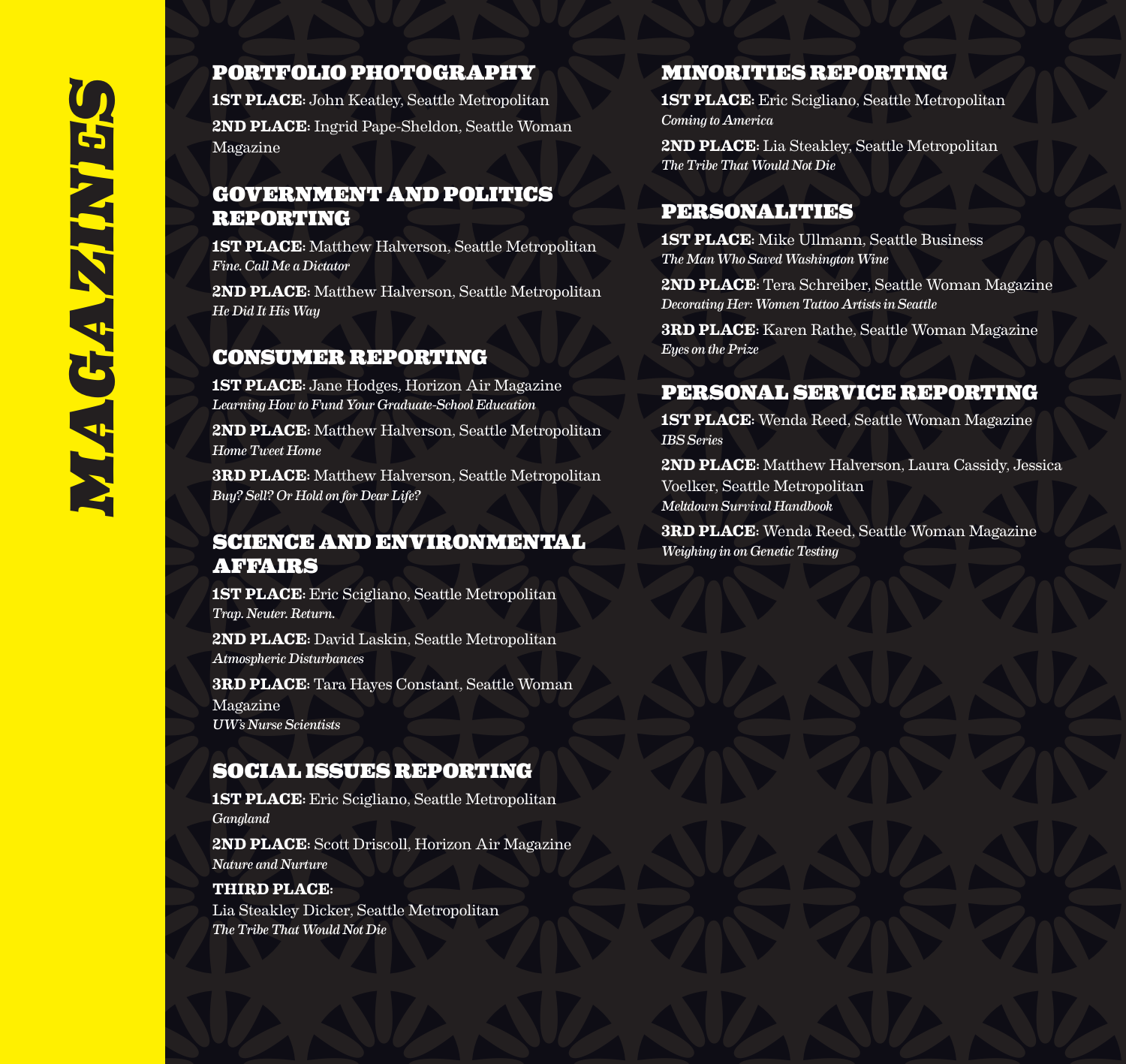**GENERA**<br>
1ST PLACE:<br>
2ND PLACE:<br>
2ND PLACE:<br>
3RD PLACE:<br>
Progress<br>
Three powerful w<br>
2ND PLACE:<br>
A fast for peace, n<br>
3RD PLACE:<br>
Road warrior<br> **LIFESTY**<br>
1ST PLACE:<br>
Progress<br>
The church in the<br>
2ND PLACE:<br>
Students enjo **. EXCELLENCI**<br>
taff, Issaquah Press<br>
Staff, Puget Sound Bus<br>
Staff, Sammamish Rev<br> **LITIES REPOI**<br>
erry McGuire, Catholic<br>
ds: T*forgive you*<br>
losette Royale, Real Cl<br>
cosette Royale, Real Cl<br>
auted in number and deed<br>
au ress Journal<br>
Warthwest<br>
Northwest<br>
nge Newspapers<br>
prise Newspapers<br>
prise Newspapers<br>
The Press<br>
Jeekly<br> **CRITICISM**<br>
ge Newspapers<br>
ess<br>
Cazette<br>
Lisland Reporter<br>
reskend<br>
ner<br>
mer **1st PLACE:** Staff, Issaquah Press **2ND PLACE:** Staff, Puget Sound Business Journal **3RD PLACE:** Staff, Sammamish Review

# Personalities Reporting

**1st PLACE:** Terry McGuire, Catholic Northwest Progress *Three powerful words: 'I forgive you'*

**2ND PLACE:** Rosette Royale, Real Change Newspapers *A fast for peace, recounted in number and deed*

**3RD PLACE:** Lauren Thompson, Enterprise Newspapers *Road warrior*

### Lifestyles Reporting

**1st PLACE:** Kevin Birnbaum, Catholic Northwest Progress *The church in the Information Age*

**2ND PLACE:** Lorie Palmer, Idaho County Free Press *Students enjoy farm tour*

**3RD PLACE:** P: Jill Russell, Tacoma Weekly *"Muralist brings family's 'Green Monster' to life"*

### Arts Reporting and Criticism

**1st PLACE:** Cydney Gillis, Real Change Newspapers *"Pike Place Market artists losing designated lofts"*

**2ND PLACE:** David Hayes, Issaquah Press *Metal Man*

### Sports Reporting

**1ST PLACE:** Michael Dashiell, Sequim Gazette *Concussions hit home with Sequim family*

**2ND PLACE:** Megan Managan, Mercer Island Reporter *Paddles Up: Locals showcase paddle surfing this weekend*

**3RD PLACE:** Dustin Toms, The Easterner *Eastern's field to bleed red*

### Editorial and Commentary

**1st PLACE:** Ari Cetron, Sammamish Review **2ND PLACE:** Warren Kagarise, Issaquah Press

# Column Writing

**1st PLACE:** Frances Wood **2ND PLACE:** Roger Harnack, The Omak-Okanogan County Chronicle **3RD PLACE:** Tom Scanlon, North Coast News

# Page Design

**EDITORIAL 4**<br> **IST PLACE:** Ari Ce<br> **2ND PLACE:** Narre<br> **COLUMN WR**<br> **IST PLACE:** France<br> **2ND PLACE:** Roger<br>
County Chronicle<br> **3RD PLACE:** Tom S<br> **PAGE DESIGN**<br> **IST PLACE:** Jenny Goldsmith, Puget Sov<br> **2ND PLACE:** Sarah **ND COMMENT**<br>on, Sammamish Revic<br>Kagarise, Issaquah Pr<br>**TING**<br>Wood<br>larnack, The Omak-Ol<br>anlon, North Coast Ne<br>Brien, Dan Schlatter, id<br>Business Journal<br>Kelton, The Towhee<br>lurk, Liberty Lake Spl.<br>Idsmith, Puget Sound<br>**GRAPH 1st PLACE:** Jenny O'Brien, Dan Schlatter, Steve Goldsmith, Puget Sound Business Journal **2ND PLACE:** Robert Kelton, The Towhee **3RD PLACE:** Sarah Burk, Liberty Lake Splash

# Headlines

**1st PLACE:** Steve Goldsmith, Puget Sound Business Journal

# News photography

**1st PLACE:** Damian Mulinix/Staff Photojournalist, The Chinook Observer *Accused murderer arraigned*

**2ND PLACE:** Nicole Davis, The Omak-Okanogan County Chronicle *Lightning Strikes Again*

**3RD PLACE:** Al Camp, The Omak-Okanogan County Chronicle *Blaze destroys home near Omak*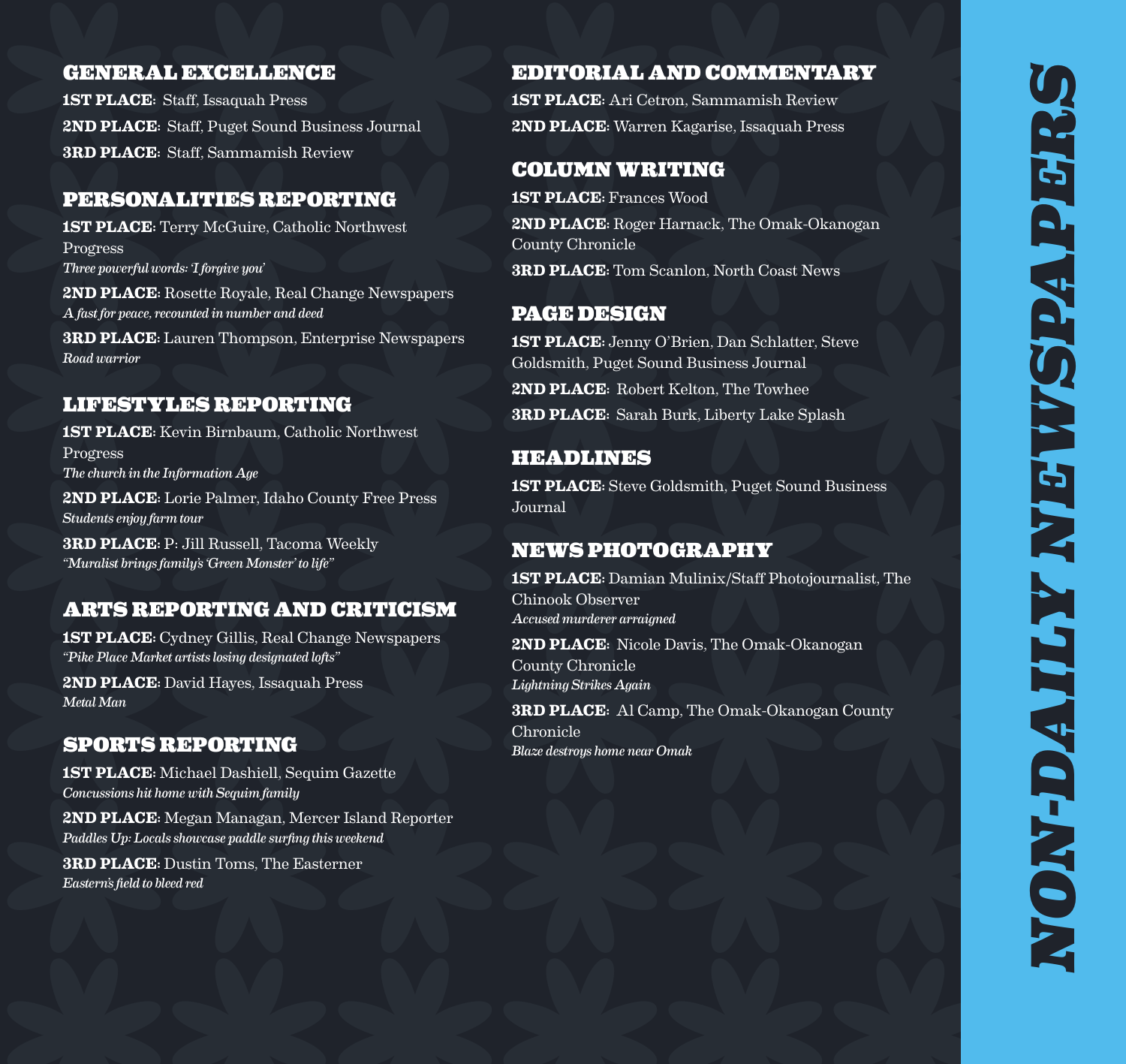### Feature photography

**1st PLACE:** Brady Minow Smith, The Boulder Monitor *Bucking Horse Sale photo*

**2ND PLACE:** Chris Goodenow, Enterprise Newspapers *Playing in puddles isn't just for kids anymore*

**3RD PLACE:** Chris Goodenow, Enterprise Newspapers *Ruling in the pool: One armed U.S.-record holder swims with her whole heart*

### General News Coverage

**1st PLACE:** Kirsten Grind, Alwyn Scott, Puget Sound Business Journal *WaMu's Final Days*

**2ND PLACE:** Les Bowen, Lake Chelan Mirror *Records detail ongoing payments to CEO at Lake Chelan Community Hospital*

**FEATU**<br>
IST PLAC<br>
Bucking Hors<br>
2ND PLAC<br>
Playing in put<br>
3RD PLAC<br>
Ruling in the pheart<br>
heart<br> **CENER**<br>
1ST PLAC<br>
Business Jo<br>
WaMus Fina<br>
2ND PLAC<br>
Records detail<br>
Hospital<br>
3RD PLAC<br>
Flat in the might he m<br> **SPORT**<br>
1 **PHY**<br>The Boulder Monitor<br>Preprise Newspapers<br>Preprise Newspapers<br>*der swims with her whole*<br>**RAGE**<br>Scott, Puget Sound<br>an Mirror<br>*ake Chelan Community*<br>Adam Hicks,<br>*nan had dinner with killer*<br>**TY**<br>Ranogan County<br>Press<br>we **3RD PLACE:** Lindsay Larin, Joshua Adam Hicks, Bellevue Reporter *'I can't believe he didn't kill ME': Eastside woman had dinner with killer the night he murdered his girlfriend*

### Sports photography

**E PHOTOGRA**<br>
Brady Minow Smith,<br>
Brady Minow Smith,<br>
Bles isn't just for kids anymotols.<br>
Les isn't just for kids anymotols.<br>
Les Economes, Explicit Consumers is a<br>
Les Bowen, Lake Ch<br>
Les Bowen, Lake Ch<br>
Les Bowen, Lake **1st PLACE:** Al Camp, The Omak-Okanogan County Chronicle *Omak goes down fighting* **2ND PLACE:** Greg Farrar, Issaquah Press

*Baton Handoff\_track*

**3RD PLACE:** Chad Coleman, Bellevue Reporter *Pride of Katy, Texas*

### PHOTO PORTFOLIO

**1ST PLACE:** Damian Mulinix/Staff Photojournalist, The Chinook Observer

**2ND PLACE:** Al Camp, The Omak-Okanogan County Chronicle

**3RD PLACE:** Chad Coleman, Bellevue Reporter

### Spot News Reporting

**1st PLACE:** J.B. Wogan, Sammamish Review *City rescues wily coyotes*

# Government and Politics Reporting

**SPOT NEW:**<br> **SPOT NEW:**<br> **IST PLACE:** J.B.<br> *City rescues wily coyot*<br> **GOVERNMI**<br> **REPORTIN**<br> **IST PLACE:** Mat<br>
REPORTIRE EXCLI<br> *criminal record, overs* (*2ND PLACE:* Sue<br> *Hospital CEO search i*<br> **3RD PLACE:** Wa<br> *Cand* **REPORTING**<br>
Vogan, Sammamish Re<br>
Vogan, Sammamish Re<br>
Phelps, Carrie Wood, K<br>
IVE / Council candidate M<br>
IVE / Council candidate M<br>
IVE / Council candidate M<br>
vivent wraps<br>
en Kagarise, Issaquah<br>
book, Twitter to connect<br> iew<br>ICS<br>"kland<br>tin Morgan has<br>pey Examiner<br>"ress<br>"ewspapers"<br>ichool a<br>".<br>"school a"<br>".<br>"Free Press"<br>"Free Press"<br>"Free Press"<br>"Free Press"<br>"Wiew"<br>"Ree Press" **1st PLACE:** Matt Phelps, Carrie Wood, Kirkland Reporter *REPORTER EXCLUSIVE | Council candidate Martin Morgan has criminal record, owes city \$20,000*

**2ND PLACE:** Sue Ellen White, The Whidbey Examiner *Hospital CEO search kept under wraps*

**3RD PLACE:** Warren Kagarise, Issaquah Press *Candidates turn to Facebook, Twitter to connect*

### Education Reporting

**1st PLACE:** Cydney Gillis, Real Change Newspapers *Parents call changes at Seattleâ€<sup>™</sup>s Indian Heritage School a whitewash*

**2ND PLACE:** Laura Geggel, SnoValley Star *Students happily return to boomerang lessons*

### Health Reporting

**1st PLACE:** Erik Hansen, South Seattle Beacon *Getting to the root of America's obesity epidemic*

**2ND PLACE:** Cathy Herholdt, Journal Newspapers  $Helping$  Hands: Local family opens their hearts, home  $\hat{a}\mathbf{\epsilon}^{n}$  and arms *— so Ethiopian boy can receive his own*

**3RD PLACE:** Lorie Palmer, Idaho County Free Press *Family works through autism diagnosis*

# Environment and Science Reporting

**1st PLACE:** Chris Huber, Sammamish Review *Frogs versus Toads*

**2ND PLACE:** Tammy Kimberley, Liberty Lake Splash *Phosphorus detergent ban turns 1*

**3RD PLACE:** Harris Meyer *Puget Sound Business Journal: Clean tech -- Eastern Washington abounds ...*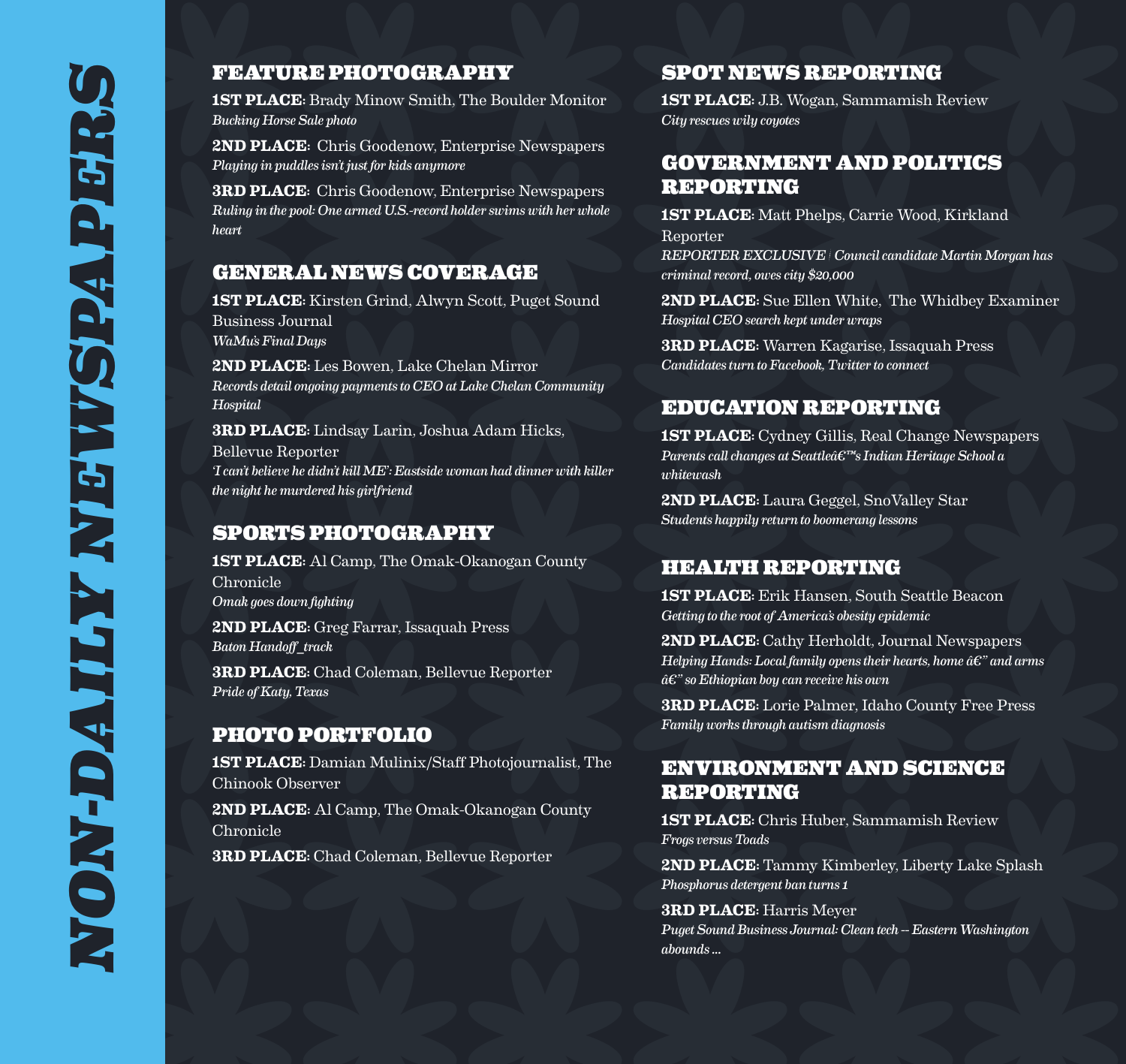### Business Reporting

ng Jones, Puget<br>
ty<br>
d Business<br>
n Business<br> **ING**<br>
ge Newspapers<br>
Northwest<br>
ng families apart<br>
Review<br>
Review **1st PLACE:** Kirsten Grind, Jeanne Lang Jones, Puget Sound Business Journal *Foreclosed: A week inside the crisis in King County*

**2ND PLACE:** Greg Lamm, Puget Sound Business Journal *Shooting for Glory - Seattle University*

**3RD PLACE:** Isaac Bonnell, Bellingham Business Journal *Alcoa suspends power deal as aluminum drops*

# Social Issues Reporting

**1st PLACE:** Cydney Gillis, Real Change Newspapers *Affordable Rentals takes \$250 from homeless couple*

**BUSINES**<br>
1ST PLACE:<br>
Sound Busine<br>
Foreclosed: A wee<br>
2ND PLACE:<br>
Journal<br>
Shooting for Glor<br>
3RD PLACE:<br>
Journal<br>
Alcoa suspends p<br> **SOCIAL 1**<br>
1ST PLACE:<br>
Affordable Renta<br>
2ND PLACE:<br>
Progress<br>
Crackdown on un<br>
3RD PL **S REPORTING**<br>
irsten Grind, Jeanne I<br>
i*nside the crisis in King Con*<br>
ireg Lamm, Puget Sou<br> *Seattle University*<br>
saac Bonnell, Bellingh:<br> *ver deal as aluminum drops*<br> **SSUE:S REPOR**<br>
ydney Gillis, Real Cha<br> *dakes \$250* **2ND PLACE:** Terry McGuire, Catholic Northwest Progress *Crackdown on undocumented immigrants 'ripping families apart'* **3RD PLACE:** J.B. Wogan, Sammamish Review

*Affordable housing series*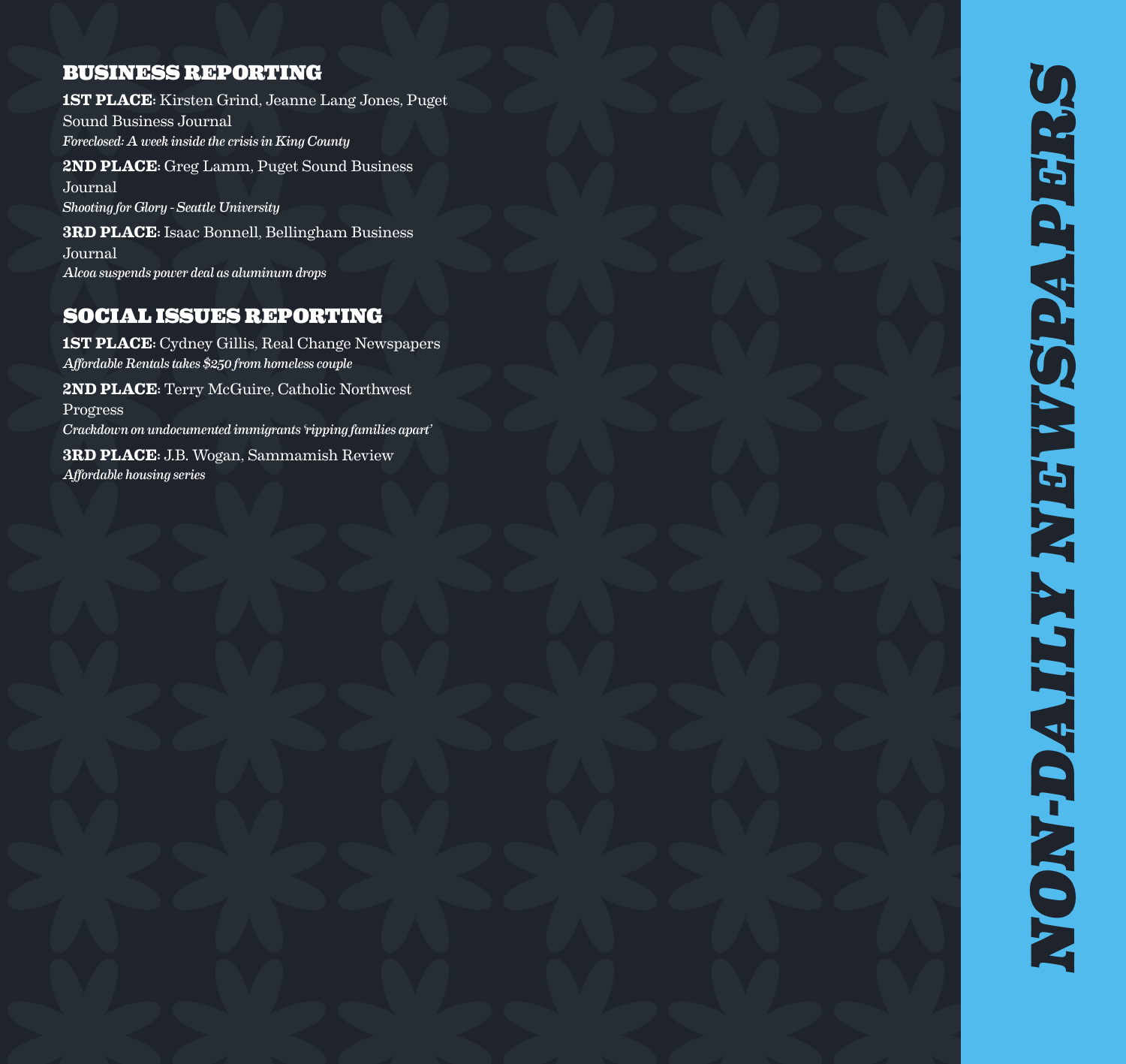**GENER**<br>
1ST PLAC<br>
2ND PLAC<br>
3RD PLAC<br>
3RD PLAC<br>
3RD PLAC<br>
Family for hit<br>
2ND PLAC<br>
5PD PLAC<br>
5PD PLAC<br>
Sup the press<br>
3RD PLAC<br>
2ND PLAC<br>
2ND PLAC<br>
4PH/ing for :<br>
3RD PLAC<br>
The Kalama (<br>
2ND PLAC<br>
The Kalama (<br>
2ND PLAC<br> **LL EXCELLEN**<br>
Staff, The Times-Nev<br>
: Staff, Bozeman Daily<br>
: Fairbanks Daily Nev<br> **SS REPORTIN<br>
Amanda Ricker**, Bozema<br>
: Mike Johnston, Dail;<br>
: Steven Friederich, T<br>
g Kurt<br>
ISSUES REPO<br>
Jodi Hausen, Bozema<br>
and decisi **1ST PLACE:** Staff, The Times-News **2ND PLACE:** Staff, Bozeman Daily Chronicle **3RD PLACE:** Fairbanks Daily News-Miner

### Business Reporting

E<br>Bronicle<br>Miner<br>Annan Daily Chronicle<br>Record<br>Paily World<br>Paily Chronicle<br>News<br>an Daily Chronicle<br>News<br>Ran Daily Chronicle<br>News<br>Ran Daily Chronicle<br>News<br>Ran Daily Chronicle<br>News<br>Ran Daily Chronicle<br>News<br>Ran Daily Chronicle **1st PLACE:** Amanda Ricker, Bozeman Daily Chronicle *Family for hire*

**2ND PLACE:** Mike Johnston, Daily Record *Stop the presses*

**3RD PLACE:** Steven Friederich, The Daily World *Commercializing Kurt*

### Social Issues Reporting

**1st PLACE:** Jodi Hausen, Bozeman Daily Chronicle *Preventing the final decision*

**2ND PLACE:** Tony Lystra, The Daily News *Anything for Sative (three-day series)*

**3RD PLACE:** Staff, The Daily Astorian *Hispanic Series (Four parts)*

### Personalities Reporting

**1st PLACE:** Amy M.E. Fischer, The Daily News *The Kalama Connection*

**2ND PLACE:** Rachel Hergett, Bozeman Daily Chronicle *The Bird Man of Bozeman*

**3RD PLACE:** Tony Lystra, The Daily News *Lockerbie revisited*

### Lifestyles Reporting

**1st PLACE:** Ben Pierce, Bozeman Daily Chronicle *Jefferson River Float*

**2ND PLACE:** Vince Richardson, Skagit Valley Herald *Steelhead Fever*

**3RD PLACE:** Zach Urness, Grants Pass Daily Courier *Devil's Punchbowl*

### Short Feature Story

**1st PLACE:** Alfred Diaz, Walla Walla Union-Bulletin *Pow-wow shares tribe's traditions, dances*

**2ND PLACE:** Jessica Musicar, The World *Losing Stevie*

**3RD PLACE:** Rachel Thomson, The Daily World *Haunted Harbor?*

### Long Feature Story

**1st PLACE:** Glenn BurnSilver, Fairbanks Daily News-Miner *Polar bears*

)<br>pn-Bulletin<br>World<br>dy News-Miner<br>nocrat-Herald<br>y Chronicle<br>Herald<br>Novak,<br>Chronicle<br>News-Miner<br>y Chronicle<br>Novak,<br>Dhronicle<br>News-Miner **2ND PLACE:** Jennifer Moody, Albany Democrat-Herald *Long-lost love*

**3RD PLACE:** Daniel Person, Bozeman Daily Chronicle *Hebgen earthquake: 50 years on*

### Arts Reporting

**1st PLACE:** Ralph Schwartz, Skagit Valley Herald *Whimsey Writ Large*

**2ND PLACE:** Tony Lystra, The Daily News *Freakiest show on Earth*

**SHORT FEA**<br>
1ST PLACE: Alfr<br>
Pow-wow shares tribes<br>
2ND PLACE: Jess<br>
Losing Stevic<br>
3RD PLACE: Rac<br>
Haanted Harbor?<br> **LONG FEAT**<br>
1ST PLACE: Glem<br>
Polar bears<br>
2ND PLACE: Jen<br>
Polar bears<br>
2ND PLACE: Jen<br>
Long-lost love<br> **I'IRE STORY**<br>
I Diaz, Walla Walla Un<br>
aditions, dances<br>
ca Musicar, The World<br>
el Thomson, The Daily<br> **JRE STORY**<br>
BurnSilver, Fairbanks D<br>
fer Moody, Albany De<br>
el Person, Bozeman Diazarson<br> **RTING**<br>
Schwartz, Skagit Val **3RD PLACE:** Nancy Raskauskas, Theresa, Novak, Scobel Wiggins, Corvallis Gazette-Times *Homegrown Books*

### Sports Reporting

**1st PLACE:** Gidal Kaiser, Bozeman Daily Chronicle *Hawk girls denied another Class AA title*

**2ND PLACE:** Rick Alvord, The Daily News *Comeback kids*

**3RD PLACE:** Danny Martin, Fairbanks Daily News-Miner *The firing of a hockey coach*

### Sports Feature Story

**1st PLACE:** Will C. Holden, Bozeman Daily Chronicle *The 50-pound club*

**2ND PLACE:** Rick Alvord, The Daily News *Answering the buzzer*

**3RD PLACE:** Tim Dumas, Bozeman Daily Chronicle *d Great Dane*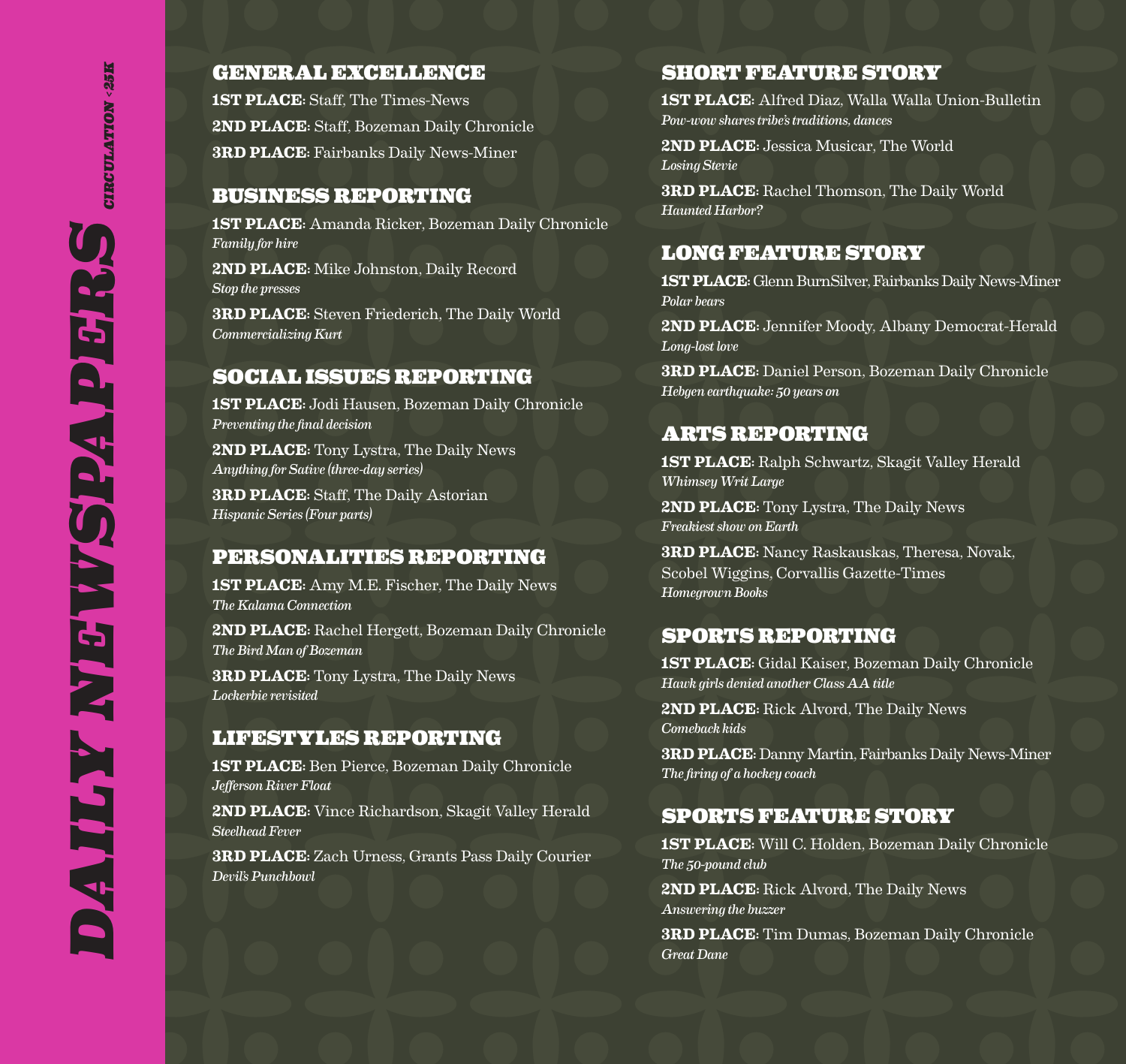# *ation <25K*

**1st PLACE:** Jodi Hausen, Bozeman Daily Chronicle *Comprehensive coverage of mental health issues in Gallatin County and the surrounding areas*

**2ND PLACE:** Staff, Independent Record *Continuum of Care*

**3RD PLACE:** Staff, Fairbanks Daily News-Miner *Yukon River flooding*

# Sports Column

**COMPRE**<br>
1ST PLACE:<br>
Comprehensive c<br>
and the surround<br>
2ND PLACE:<br>
Continuum of Cc<br>
3RD PLACE:<br>
Yukon River floo<br> **SPORTS**<br>
1ST PLACE:<br>
2ND PLACE:<br>
2ND PLACE:<br>
EDITORI<br>
1ST PLACE:<br>
EMPLACE:<br>
EMPLACE:<br>
EMPLACE:<br>
Editorial **IENSIVE COV**<br>
ddi Hausen, Bozeman<br>
erage of mental health issue<br>
gareas<br>
taff, Independent Rec<br>
taff, Fairbanks Daily 1<br>
19<br> **(OLUMN**<br>
Till C. Holden, Bozema<br>
ricalley Guire, The Din<br>
radley Guire, The Din<br>
radley Guire, **RAGE**<br>
hily Chronicle<br>
n Gallatin County<br>
d<br>
ws-Miner<br>
Daily Chronicle<br>
y World<br>
s-News<br> **ENTARY**<br>
Record<br>
News<br>
c.<br>
ily News-Miner<br>
cle<br>
cle<br>
other; A Valentine's<br>
—News<br>
-News<br>
Fry..." "When the long<br>
baily Courier<br>
all **1st PLACE:** Will C. Holden, Bozeman Daily Chronicle **2ND PLACE:** Rick Anderson, The Daily World **3RD PLACE:** Bradley Guire, The Times-News

# Editorial and Commentary

**1st PLACE:** John Doran, Independent Record *State of Montana issues*

**2ND PLACE:** Don Jenkins, The Daily News *Bill seeks to shine light on spending by lobbyists etc.*

**3RD PLACE:** Rod Boyce, Fairbanks Daily News-Miner *Editorials1*

# Column Writing

**1ST PLACE:** Brian Mittge, The Chronicle *When Stuck Up a Creek, We Depend on One Another; A Valentine's Tale of Enduring Love; A Merry Musical Christmas*

**2ND PLACE:** Steve Crump, The Times-News *"Old men, absent friends ...," "Have yourself a merry ..." "When the long knives comes out ..."*

**3RD PLACE:** Todd Wels, Grants Pass Daily Courier *Cronkite's death leaves nation, industry poorer; Halloween's the most boo-tiful time of year; Taking the time to check out your library worth it.*

# Page Design

**PAGE DESIG:**<br> **PAGE DESIG:**<br> **SRD PLACE:** Doug I<br> **SRD PLACE:** James<br>
Miner<br> **HEADLINES**<br> **IST PLACE:** Julie E<br> **SND PLACE:** Cathe<br>
Walla Union-Bulletii<br> **SRD PLACE:** Staff,<br> **NEWS PHOT**<br> **IST PLACE:** Sean S<br>
Firefighters rvey, The News-Revie<br>Idwin, Independent R<br>Frooks, Fairbanks Dail<br>Silin, The Daily News<br>ne J. Hicks, wire edito:<br>rants Pass Daily Couri<br>Try, Bozeman Daily C<br>ush scene<br>News Press Daily World<br>None, The Chronicle<br>Kson, The Dai **1ST PLACE:** Doug Harvey, The News-Review **2ND PLACE:** Matt Baldwin, Independent Record **3RD PLACE:** James Brooks, Fairbanks Daily News-Miner

### Headlines

**1st PLACE:** Julie Breslin, The Daily News **2ND PLACE:** Catherine J. Hicks, wire editor, Walla Walla Union-Bulletin

**3RD PLACE:** Staff, Grants Pass Daily Courier

### News Photography

**1st PLACE:** Sean Sperry, Bozeman Daily Chronicle *Firefighters and EMTs at crash scene*

**2ND PLACE:** Dan Schreiber, The Chronicle *Fish Perish in Mudslide*

**3RD PLACE:** Dan Jackson, The Daily World *Cameron waits*

# Feature Photography

**1st PLACE:** Erik Petersen,Bozeman Daily Chronicle *Owl eating a mouse* **2ND PLACE:** Eric Engman, Fairbanks Daily News-

Miner *Bee Sting*

**3RD PLACE:** Matthew B. Zimmerman, Walla Walla Union-Bulletin *Police Patchwork*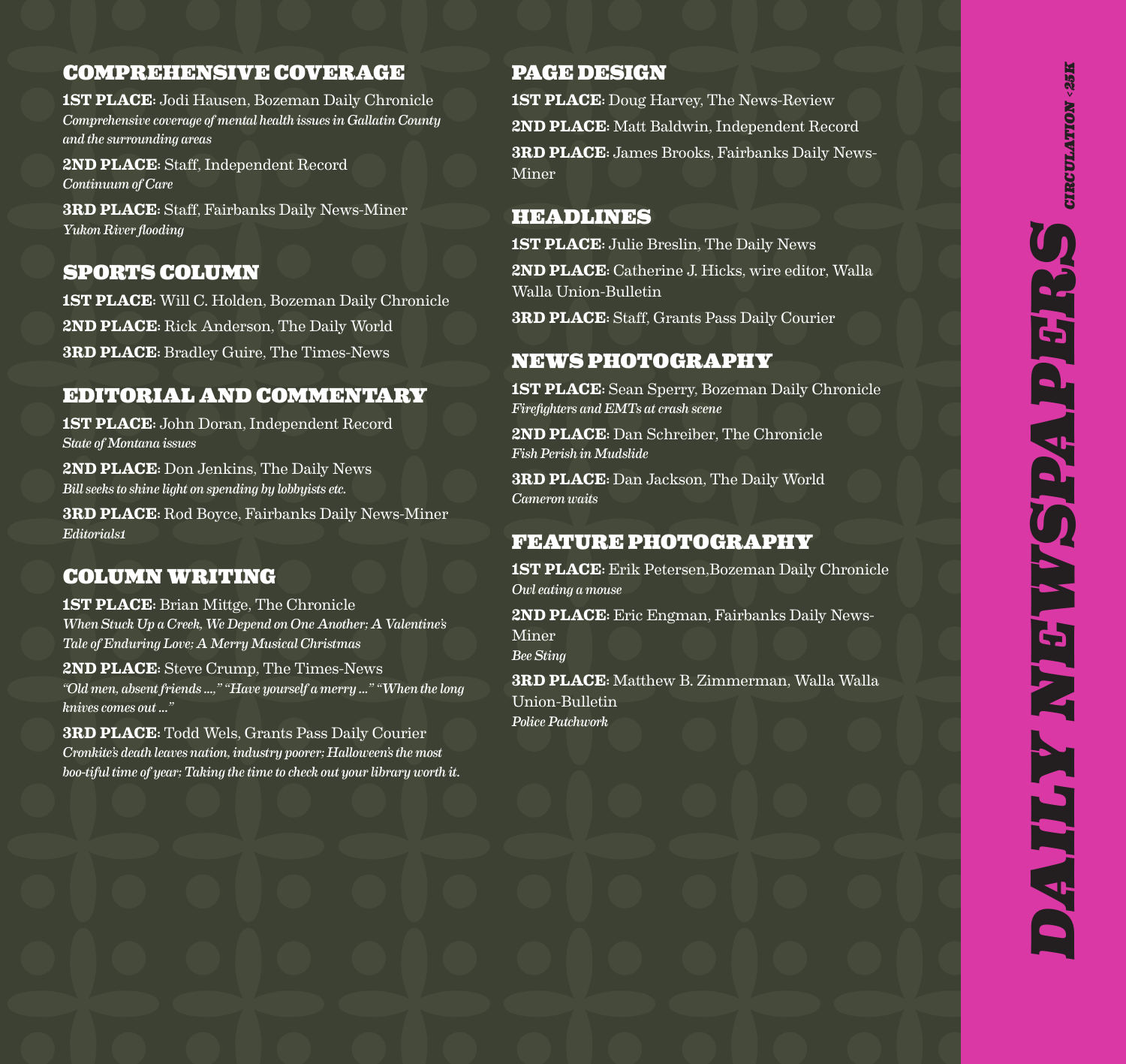### Sports Photography

**1st PLACE:** Erik Petersen, Bozeman Daily Chronicle *Rodeo rider*

**2ND PLACE:** Nick Wolcott, Bozeman Daily Chronicle *Skiing*

**3RD PLACE:** Pete Caster, The Chronicle *You're Out!*

# Photopage

**1st PLACE:** E.J. Harris, Joe Duty, Joe Tierney, East Oregonian *Round-Up Rodeo*

**2ND PLACE:** Eric Engman, Fairbanks Daily News-Miner *Yukon Quest*

**3RD PLACE:** Jeff Horner, Walla Walla Union-Bulletin *FALL FANTASTIC PANORAMA -- pages 1 & 2*

### Photo Portfolio

**1st PLACE:** Ben Pierce, Bozeman Daily Chronicle **2ND PLACE:** Brian Myrick, Daily Record **3RD PLACE:** Mark Ylen, Albany Democrat-Herald

### Investigative Reporting

**SPORT**<br> **SPORT**<br>
1ST PLAC<br>
Rodeo rider<br>
2ND PLAC<br>
Skiing<br>
3RD PLAC<br>
You're Out!<br> **PHOTO**<br>
1ST PLAC<br>
Oregonian<br>
Romal-Up Rac<br>
2ND PLAC<br>
The firing of a<br>
2ND PLAC<br>
2ND PLAC<br>
2ND PLAC<br>
2ND PLAC<br>
2ND PLAC<br>
2ND PLAC<br>
2ND PLAC<br> **PHOTOGRAP**<br>Erik Petersen, Bozen<br>Erik Petersen, Bozen<br>: Nick Wolcott, Bozem<br>: Pete Caster, The Chr<br>**AGE**<br>E.J. Harris, Joe Duty,<br>o<br>Eric Engman, Fairban<br>: Jeff Horner, Walla W<br>**PORTFOLIO**<br>Ben Pierce, Bozeman<br>: Brian Myrick, IY<br>
In Daily Chronicle<br>
1 Daily Chronicle<br>
1 Daily News-Miner<br>
1 Daily News-Miner<br>
1 La Union-Bulletin<br>
1 La 2<br>
2 Daily Chronicle<br>
1 Cord<br>
2 Morid<br>
2 Rews-<br>
2 Morld<br>
2 World<br>
4 L.E. Fischer, The<br> *breach leve*<br>
2 Paim Hera **1ST PLACE:** Danny Martin, Fairbanks Daily News-Miner *The firing of a hockey coach* **2ND PLACE:** Meghan Walsh, The World *Did he lie?*

### Spot News Reporting

**1ST PLACE:** Callie White, The Daily World *Rough crossing north of Hoquiam*

**2ND PLACE:** Barbara LaBoe, Amy M.E. Fischer, The Daily News *South Kelso evacuated Coweeman threatens to breach levee*

**3RD PLACE:** Kira Cox, Staff, Bellingham Herald *Whatcom Middle School Fire*

### Crime and Justice Reporting

**1st PLACE:** Tahlia Ganser, Skagit Valley Herald *Missing dog trainer's life a tangle of contradictions*

**2ND PLACE:** Jacob Jones, The Daily World *"I will find my daughter"*

**3RD PLACE:** Chelsea Krotzer, Daily Record *Not Guilty*

### Government and Politics Reporting

**1ST PLACE:** Jared Hopkins, The Times-News *"Legislature of hard knocks"*

**2ND PLACE:** Barbara LaBoe, The Daily News *One-stop commanding*

**3RD PLACE:** Ralph Schwartz, Skagit Valley Herald *The rising price of justice* 

### Education Reporting

**1st PLACE:** Cheryl Hatch, Corvallis Gazette-Times *Goodbye, Dr. J*

**2ND PLACE:** Amy M.E. Fischer, The Daily News *The \$141,000 student*

**CRIME ANI**<br>
1ST PLACE: Tah<br>
Missing dog trainer's la<br>
2ND PLACE: Jac<br>
Twill find my daughta<br>
3RD PLACE: Che<br>
Not Guilty<br> **GOVERNMI**<br> **REPORTIN**<br>
1ST PLACE: Jare<br>
"Legislature of hard he<br>
2ND PLACE: Bar<br>
"Legislature of ha **JUSTICE REP**<br>
(Ganser, Skagit Valley<br> *a tangle of contradictions*<br>
Jones, The Daily Wor<br>
ea Krotzer, Daily Rece<br> **NT AND POLI!**<br>
Hopkins, The Times-1<br> *ks"*<br>
1ra LaBoe, The Daily I<br>
1 Schwartz, Skagit Val<br>
9<br> **REPORTING RTING**<br>
Herald<br>
d<br>
d<br>
d<br> **ICS**<br>
ws<br>
ws<br>
ws<br>
we Herald<br>
te-Times<br>
News<br>
liy Chronicle<br>
te-Times<br>
le<br>
de Times<br>
le *sa hard*<br>
ly Chronicle<br>
te-Times<br>
le *sa hard*<br>
ly Chronicle<br>
te-Times<br>
le *sa hard*<br>
ly Chronicle<br>
te-Time **3RD PLACE:** Gail Schontzler, Bozeman Daily Chronicle *Outgoing Montana State University President Geoff Gamble is a hard act to follow*

### Health Reporting

**1st PLACE:** Gail Schontzler, Bozeman Daily Chronicle *Kids living with cancer find grace under the Big Sky*

**2ND PLACE:** Bennett Hall, Corvallis Gazette-Times *"Making the Rounds"*

**WW01 PLACE:** Brian Mittge, The Chronicle *A Joyful Life, a Race for the Cure*

# Environment and Science Reporting

**1ST PLACE:** Ariel Hansen, The Times-News *"Formerly human-fed elk herd causing struggles in Elkhorn subdivision"*

**2ND PLACE:** Greg Garrison, The Daily News *Ecology meets economy*

**3RD PLACE:** Ben Pierce, Bozeman Daily Chronicle *Pine Beetle Outbreak*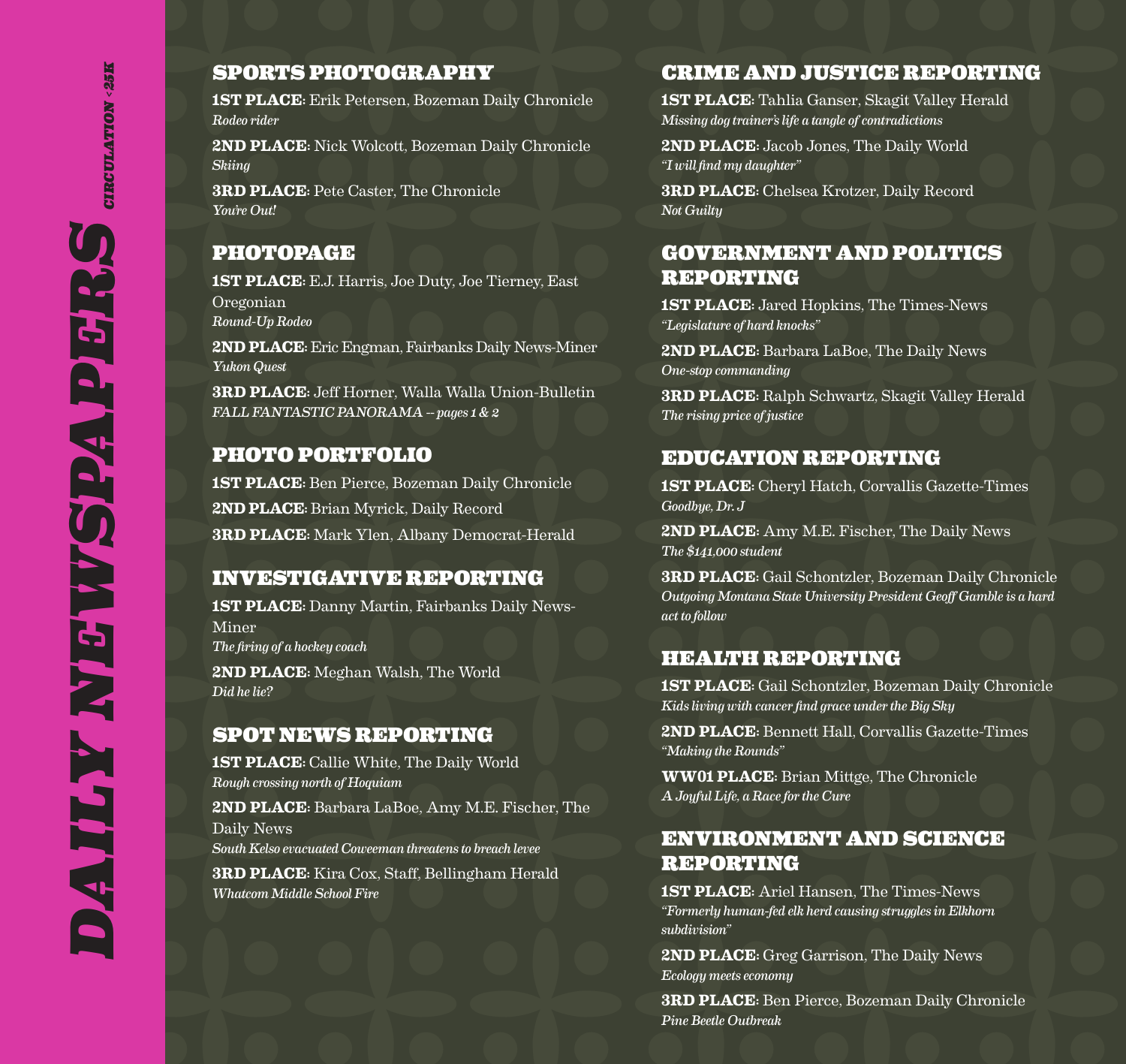# public<br>*d*-Republic<br>*institut*<br>and<br>and<br>and<br>and<br>and<br> $\frac{1}{2}$ <br> $\frac{1}{2}$ <br> $\frac{1}{2}$ <br> $\frac{1}{2}$ <br> $\frac{1}{2}$ <br> $\frac{1}{2}$ <br> $\frac{1}{2}$ <br> $\frac{1}{2}$ <br> $\frac{1}{2}$ <br> $\frac{1}{2}$ <br> $\frac{1}{2}$ <br> $\frac{1}{2}$ <br> $\frac{1}{2}$ <br> $\frac{1}{2}$ <br> $\frac{1}{2}$ <br> $\frac{1}{2}$ <br> $\frac{1}{2}$ <br>*wspa per s CIRC. 25K - 65K*

### General Excellence

**GENERA**<br>
1ST PLACE:<br>
2ND PLACE:<br>
2ND PLACE:<br>
3RD PLACE:<br>
Kitsap Sun<br> *Making the Arra*<br>
2ND PLACE:<br>
The Columbian:<br>
3RD PLACE:<br>
SIGNINES<br>
1ST PLACE:<br>
2ND PLACE:<br>
Raising a Comm<br>
2ND PLACE:<br>
Raising a Comm<br>
2ND PLACE:<br>
Mix **EXCELLENCI**<br>**EXCELLENCI**<br>**Aff.** Billings Gazette<br>taff. Statesman Journ<br>**SREPORTING**<br>**DEPORTING**<br>**DEPORTING**<br>**DEPORTING**<br>**SREPORTING**<br>*ements for a World Market*<br>Sourtney Shervood, Crains a Bad Hand<br>dichelle Dunlop, The Le **1st PLACE:** Staff, Billings Gazette **2ND PLACE:** Staff, The Daily Herald (Everett) **3RD PLACE:** Staff, Statesman Journal

### Business Reporting

Everett)<br>Mathewson,<br>urtney Sherwood<br>ily Herald<br>Inbian<br>Herald<br>TNG<br>mal<br>ife<br>Herald-Republic<br>TING<br>zette<br>dily Herald Republic<br>zette **1st PLACE:** Chris Henry, Tara Garcia Mathewson, Kitsap Sun *Making the Arrangements for a World Market*

**2ND PLACE:** Courtney Sherwood, Courtney Sherwood *The Columbian: Lending a Bad Hand*

**3RD PLACE:** Michelle Dunlop, The Daily Herald *Signs were clear Boeing wasn't tied to location*

# Business Column

**1st PLACE:** Julia Anderson, The Columbian **2ND PLACE:** Mike Benbow, The Daily Herald

# Social Issues Reporting

**1st PLACE:** Ruth Liao, Statesman Journal *Raising a Community: School Readiness*

**2ND PLACE:** Melissa Sanchez, Yakima Herald-Republic *Mixteco-speaking immigrants struggle to make a life*

**3RD PLACE:** Melissa Sanchez, Yakima Herald-Republic *At a loss*

# Personalities Reporting

**1st PLACE:** Josh Farley, Kitsap Sun *Kingston Couple Died as They Lived... Together*

**2ND PLACE:** Donna Healy, Billings Gazette *A surrogate's journey*

**3RD PLACE:** Theresa Goffredo, The Daily Herald *Memories that never fade*

# Lifestyles Reporting

**1st PLACE:** Jane Gargas, Yakima Herald-Republic *Living lightly on earth*

**2ND PLACE:** Paris Achen, Mail Tribune *Fashion Sense (Fashion during the recession)*

**3RD PLACE:** Melissa Sanchez, Yakima Herald-Republic *Viva la Centinela - Mexican-style rodeo*

# Short Feature Story

**1ST PLACE:** Debra Smith, The Daily Herald *The Only Wish Left: To a dying father, a tattoo wasnâ* $\varepsilon^{m}$ *t just ink* 

**2ND PLACE:** Andy Rathbun, The Daily Herald *Prison-yard artists learn a Native American craft*

**3RD PLACE:** Barbara Curtin, Statesman Journal *In memory of dad's honor*

# Long Feature Story

**LIFESTYLES**<br> **LIFESTYLE:** Jane G<br>
Living lightly on earth<br>
2ND PLACE: Paris<br>
Fashion Sense (Fashion a<br>
3RD PLACE: Meliss<br>
Viva la Centinela - Mexic<br> **SHORT FEAT**<br>
1ST PLACE: Debra<br>
2ND PLACE: Andy<br>
Prison-yard artists lea **REPORTING**<br>Fass, Yakima Herald-Henn, Mail Tribune<br>*ing the recession)*<br>Sanchez, Yakima Her<br>*style rodeo*<br>**IRE STORY**<br>nith, The Daily Heral<br>*ing father, a tattoo wasna*6<br>athbun, The Daily Heral<br>Curtin, Statesman Jo<br>**LE STO 1st PLACE:** Melissa Sanchez, Yakima Herald-Republic *No escape*

**2ND PLACE:** Alandra Johnson, The Bulletin *Making visits meaningful*

**3RD PLACE:** Kaitlin Manry, The Daily Herald *Sacia's promise*

# Arts Reporting

**1st PLACE:** Barbara Curtin, Statesman Journal *In the business of magic*

**2ND PLACE:** Adam Kispert, Kitsap Sun *'Best of the Decade' album reviews*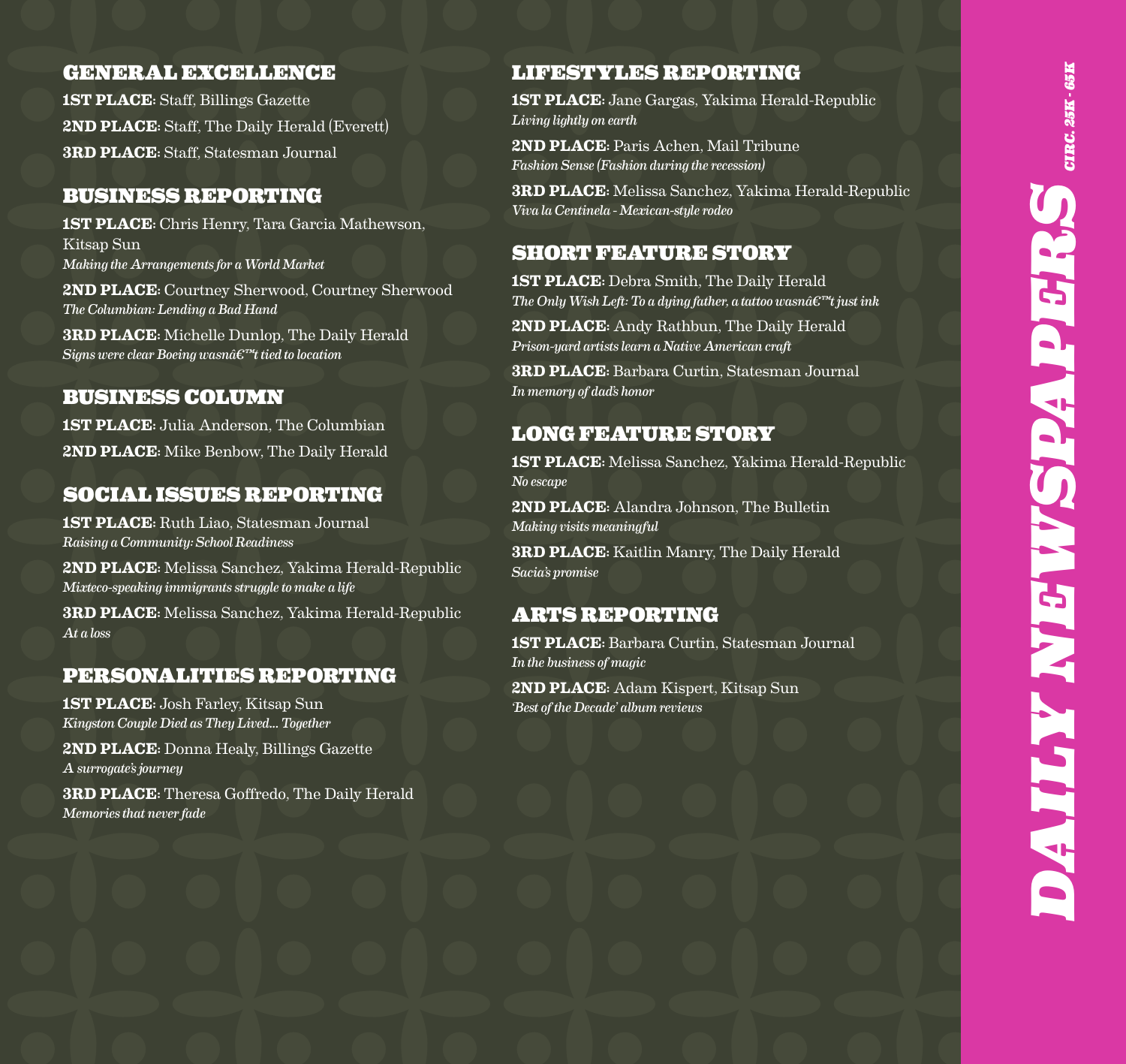### Sports Reporting

**1st PLACE:** Scott Spruill, Yakima Herald-Republic *End of an era*

**2ND PLACE:** Gary Horowitz, Jim Day, Statesman Journal *Rose Bowl coverage*

**3RD PLACE:** Sanne Specht, Mail Tribune *Grants Pass racing season turns deadly*

### Sports Feature Story

**1st PLACE:** Nathan Joyce, Kitsap Sun *For Jake Beitinger, It's Been a Long and Winding Basketball Road*

**2ND PLACE:** Scott Sandsberry, Yakima Herald-Republic *Life Force - A new opponent for Lynden Christian coach Curt De Haan*

**3RD PLACE:** Mike Cane , The Daily Herald *Local boy finds hope in football*

### Comprehensive Coverage

**SPORT**<br> **SPORT**<br> **IST PLAC**<br> *End of an era*<br> **2ND PLAC**<br>
Journal<br> *Rose Boul cov*<br> **SRD PLAC**<br> *Grants Pass n*<br> **SPORT**<br> **IST PLAC**<br> *Life Force - A*<br> **SRD PLAC**<br> *Local boy find*<br> **COMPR**<br> **IST PLAC**<br> *A mystery ülv*<br> **REPORTING**<br>
Scott Spruill, Yakima<br>
:: Gary Horowitz, Jim<br> *uge*<br>
:: Sanne Specht, Mail *ing season turns deadly*<br> **FEATURE ST**<br>
Nathan Joyce, Kitsap<br>
er, It's Been a Long and Wi<br>
:: Scott Sandsberry, Ya<br>
we opponent for L Ierald-Republic<br>ay, Statesman<br>ibune<br><br>**RY**<br>un<br>ing Basketball Road<br>ma Herald<br>Herald<br>**ERAGE**<br>sman Journal<br>Herald<br>bian<br>ima Herald<br>bian<br>iman Journal<br>Herald **1ST PLACE:** Lily Raff, The Bulletin *A mystery illness, a spirited fight* **2ND PLACE:** Alan Gustafson, Statesman Journal *Oregon State Hospital coverage* **3RD PLACE:** Scott North, The Daily Herald

*The strange tale of Shawna Forde*

# Sports Column

**1ST PLACE:** Greg Jayne, The Columbian **2ND PLACE:** Bill Speltz, Missoulian **3RD PLACE:** Roger Underwood, Yakima Herald-Republic

### Editorial and Commentary

}}}}}}} **1ST PLACE:** Carol MacPherson, The Daily Herald **2ND PLACE:** Gary Nelson, Mail Tribune **3RD PLACE:** Tom Koenninger, The Columbian

### Column Writing

**1st PLACE:** Sanne Specht, Mail Tribune **2ND PLACE:** Julie Muhlstein, The Daily Herald

### Page Design

**EDITORIAI**<br>
1ST PLACE: Care<br>
2ND PLACE: Gare<br>
3RD PLACE: Tor<br> **COLUMN W**<br>
1ST PLACE: San<br>
2ND PLACE: Juli<br> **PAGE DESI**<br>
1ST PLACE: Juli<br> **PAGE DESI**<br>
1ST PLACE: Jer<br>
3RD PLACE: Jer<br> **NEWS PHO**<br>
1ST PLACE: Kai<br> *Rollover T* AND COMMEN<br>MacPherson, The Dai<br>Nelson, Mail Tribune<br>Koenninger, The Colu<br>Specht, Mail Tribune<br>Muhlstein, The Daily<br>Mayer, The Daily Her<br>ay Dutton, Tri-City Her<br>ay Dutton, Tri-City Her<br>fer Montgomery, The<br>OGRAPHY<br>Willigan, **1ST PLACE:** Katie Mayer, The Daily Herald **2ND PLACE:** Jeremy Dutton, Tri-City Herald **3RD PLACE:** Jennifer Montgomery, The Bulletin

### News Photography

**1st PLACE:** Kai-Huei Yau, Tri-City Herald *Rollover Trap*

**2ND PLACE:** Mark Mulligan, The Daily Herald *Honor Guard Flag*

**3RD PLACE:** Kobbi R. Blair, Statesman Journal *Octoberfest*

### Feature Photography

**1st PLACE:** Kurt Wilson, Missoulian *Eagle Liftoff*

**2ND PLACE:** Bob Pennell, Mail Tribune *Natural Baby Food*

**3RD PLACE:** Rob Kerr, The Bulletin *Watermelon Hat*

### Sports Photography

**1ST PLACE:** Dan Bates, The Daily Herald *Motocross Racer*

**2ND PLACE:** Rob Kerr, The Bulletin *Grand Slam*

**3RD PLACE:** Gordon King, Yakima Herald-Republic *d Rodeo miss*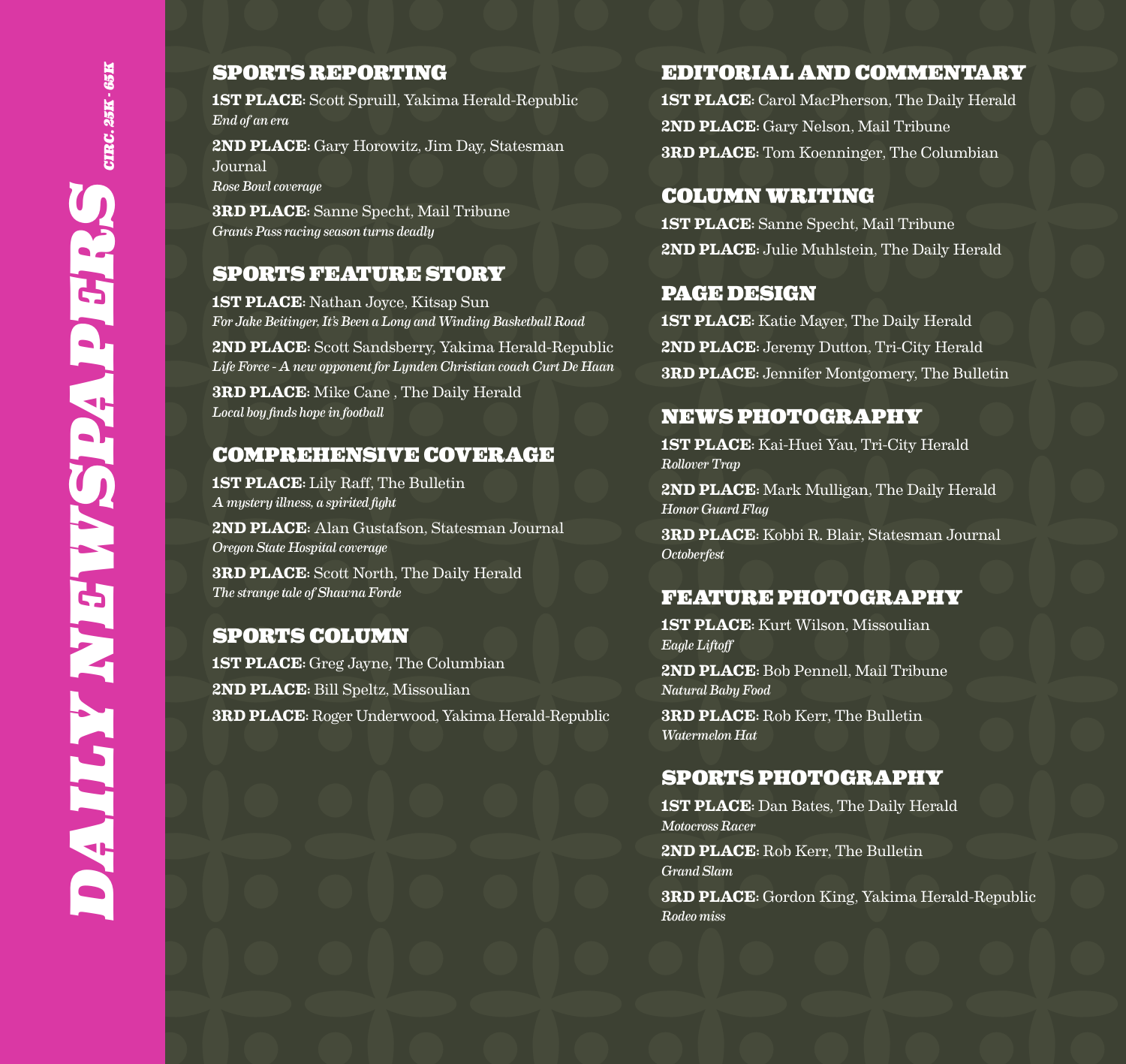# **TING**<br>ournal<br>d-Republic<br>**SS**<br>the<br>republic stars *dents*<br>public<br>public<br>**EE**<br>public<br>aian *wspa per s CIRC. 25K - 65K*

# Photopage

**1ST PLACE:** Sara Gettys, Yakima Herald-Republic *Bringing Evan home*

**2ND PLACE:** Kurt Wilson, Missoulian *Unexpected Joy*

**3RD PLACE:** James Woodcock, Billings Gazette *Womens Prison Sweat Lodge*

# Photo Portfolio

**PHOTOP.**<br>
1ST PLACE:<br>
Bringing Evan h<br>
2ND PLACE:<br>
Unexpected Joy<br>
3RD PLACE:<br>
Womens Prison:<br> **PHOTO E**<br>
1ST PLACE:<br>
2ND PLACE:<br> **INVESTI**<br>
1ST PLACE:<br>
Oregons Financi<br>
2ND PLACE:<br>
Herald<br>
Devotion & Doub<br>
critics questi **GE**<br> **GE**<br> **GEE**<br> **GEE**<br> **CALCRECITY ANDISON DESCRIPS TO LATE DESCRIPTION ON STATE OLIGATION BASES. The Daily Highland Rather, Billings G<br>
ara Gettys, Yakima Highland Rather, Billings G<br>
ara Gettys, Yakima Highland Rather** ld-Republic<br>s Gazette<br>ald<br>dette<br>ald-Republic<br>an Journal<br>tz, The Daily<br>for animals, but<br>erald<br>el, The Daily<br>whian<br>man Journal<br>spin minds, but<br>phy animals but **1ST PLACE:** Dan Bates, The Daily Herald **2ND PLACE:**Paul Ruhter, Billings Gazette **3RD PLACE:** Sara Gettys, Yakima Herald-Republic

# Investigative Reporting

**1st PLACE:** Mackenzie Ryan, Statesman Journal *Oregon's Financial Gamble*

**2ND PLACE:** Scott North, Jackson Holtz, The Daily Herald

*Devotion & Doubts, Pasado's Safe Haven is a force for animals, but critics question its tactics and tangled finances*

**3RD PLACE:** John Trumbo, Tri-City Herald *A pastor's cloudy past*

# Spot News Reporting

**1st PLACE:** Jackson Holtz, Diana Hefley, The Daily Herald *Officer charged in killing*

**2ND PLACE:** John Branton, The Columbian *Man gets 120 years for shooting at police*

**3RD PLACE:** Stacey Barchenger, Statesman Journal *Marion County sheriff resigns*

# Crime and Justice Reporting

**1st PLACE:** Stacey Barchenger, Statesman Journal *Ivan Cam familiar face in jail*

**2ND PLACE:** Greg Tuttle, Billings Gazette *Murder of Billings woman unsolved after 10 years*

**3RD PLACE:** Melissa Sanchez, Yakima Herald-Republic *Illegal immigrants, unlawful activities*

# Government and Politics **REPORTING**

**1st PLACE:** Erik Robinson, The Columbian *Washed Away*

**2ND PLACE:** Pat Muir, Yakima Herald-Republic *E-mails show outside influence*

**3RD PLACE:** Tracy Loew, Statesman Journal *WESD financial and management investigation*

# Education Reporting

**1st PLACE:** Mackenzie Ryan, Statesman Journal *The Experience Factor*

**2ND PLACE:** Amy Rolf, The Daily Herald *Back to School*

**3RD PLACE:** Chelsi Moy, Missoulian *Recruiting on the rez: UM appeals directly to American Indian students*

# Health Reporting

**1st PLACE:** Amie Thompson, Great Falls Tribune *Lethal Legacy, a three-day series*

**2ND PLACE:** Scott Hewitt, The Columbian *Baby Steps Toward Recovery*

**3RD PLACE:** Sharon Salyer, The Daily Herald *Fight for Life After Dog Bite Evolves Into Battle To Regain Mobility*

# **CRIME AND**<br>
1ST PLACE: Stacey<br>
Ivan Camfamiliar face in<br>
2ND PLACE: Greg<br>
2ND PLACE: Greg<br>
Murder of Billings womas<br>
3RD PLACE: Meliss<br>
Illegal immigrants, unlau<br> **GOVERNME!**<br> **REPORTING**<br>
1ST PLACE: Erik R<br>
Washed Away<br> **USTICE REPO**<br>
archenger, Statesman<br>
id<br>
ittle, Billings Gazette<br>
msolved after 10 years<br>
Sanchez, Yakima Her<br>
lactivities<br> **TAND POLITI**<br>
inson, The Columbian<br>
r, Yakima Herald-Rep<br>
nee<br>
coew, Statesman Journ<br>
gement inve Environment and Science **REPORTING**

**1st PLACE:** Bill Sheets, The Daily Herald *Hostile Waters*

**2ND PLACE:** Phil Ferolito, Yakima Herald-Republic *Burial the natural way in cemetery near Goldendale*

**3RD PLACE:** Michael Andersen, The Columbian *An Agricultural Mystery*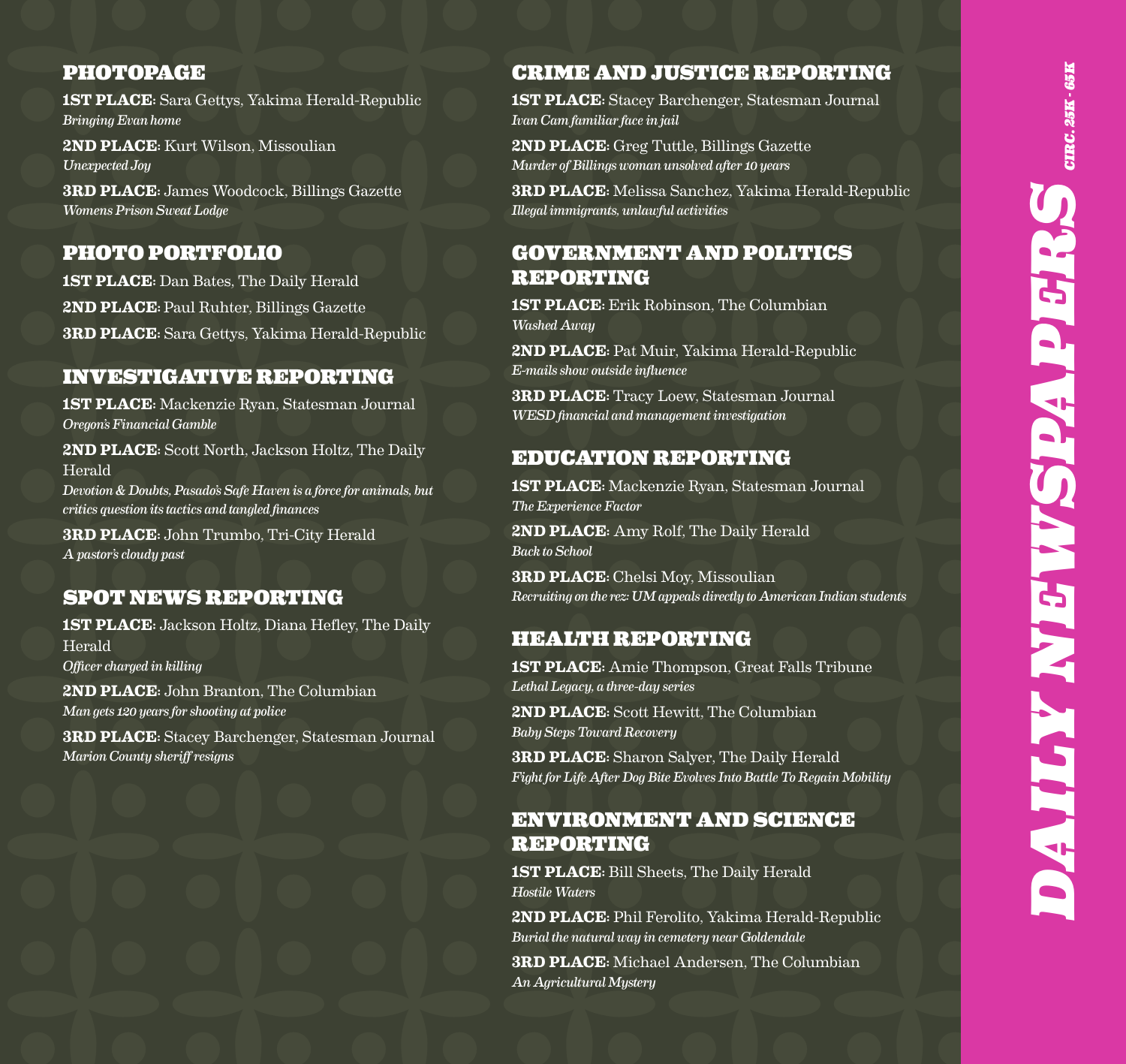**1ST PLACE:** Staff, The Oregonian **2ND PLACE:** Staff, The Seattle Times **3RD PLACE:** Staff, The Spokesman-Review

### Business Reporting

**1ST PLACE:** Hal Bernton, The Seattle Times *The Struggle for Power Aboard the Doomed Alaska Ranger*

**2ND PLACE:** Sharon Pian Chan, The Seattle Times *Microsoft interns get perks, pay, play*

**3RD PLACE:** Nick Perry, The Seattle Times *Collapse still haunts former WaMu workers*

### Business Column

**GENER**<br>1ST PLAC<br>2ND PLAC<br>3RD PLAC<br>3RD PLAC<br>3RD PLAC<br>1ST PLAC<br>7ne Struggle 1<br>2ND PLAC<br>Microsoft inte<br>3RD PLAC<br>2ND PLAC<br>3RD PLAC<br>5OCIAl<br>1ST PLAC<br>2ND PLAC<br>5OCIAl<br>1ST PLAC<br>2ND PLAC<br>3RD PLAC<br>3RD PLAC<br>3RD PLAC<br>3RD PLAC<br>3RD PLAC **LL EXCELLEN**<br>
Staff, The Oregonian<br>
: Staff, The Seattle Tin<br>
: Staff, The Seattle Tin<br>
: Staff, The Spokesma<br> **SS REPORTIN**<br>
Hal Bernton, The Sea<br>
: Sharon Pian Chan, 1<br>
: Nick Perry, The Sea<br>
: Sharon Pian Chan, 1<br>
: Ni **1st PLACE:** Bill Virgin, Bill Virgin **2ND PLACE:** Rami Grunbaum, The Seattle Times **3RD PLACE:** Jon Talton , The Seattle Times

### Social Issues Reporting

**1st PLACE:** Nicholas K. Geranios, The Associated Press *Stain of Aryan Nations remains in Idaho*

**2ND PLACE:** Erik Lacitis, The Seattle Times *It's the end after 32 years for Renton's last general bookstore*

**3RD PLACE:** Lornet Turnbull, The Seattle Times *Martin Luther King and Barack Obama*

### Personalities Reporting

**1st PLACE:** Scott Fontaine, The News Tribune *Lt. Dan*

E<br>Bess<br>Review<br>de Times<br>daska Ranger<br>e Seattle Times<br>? Times<br>Seattle Times<br>TING<br>The Associated Press<br>le Times<br>Ranger The Associated Press<br>Seattle Times<br>Seattle Times<br>Seattle Times<br>Ranger Seattle Times<br>and helped turn around **2ND PLACE:** Carol M. Ostrom, The Seattle Times *Dr. Sigvard Hansen challenged assumptions and helped turn around trauma care*

**3RD PLACE:** Gabriel Campanario, The Seattle Times *Time with Real Change hawker well spent*

### Lifestyles Reporting

**1st PLACE:** Kevin Graman, The Spokesman-Review *Beyond the veil*

**2ND PLACE:** Erik Lacitis, The Seattle Times *Dog owner says rules stink*

**3RD PLACE:** Karen Gaudette, Karen Gaudette, Seattle Times: *Picnics in the Northwest happen rain or shine*

### Short Feature Story

**1st PLACE:** Lewis Kamb, Lewis Kamb *SeattlePI.com: Last Deadline Cuts Like Knife*

**2ND PLACE:** Katy Muldoon, The Oregonian *Portland couple built a love that lasted*

**LIFESTYLE**<br> **IST PLACE:** Kev<br>
Beyond the veil<br>
2ND PLACE: Eri<br>
Dog owner says rules<br>
3RD PLACE: Kan<br>
Times:<br>
Ficnics in the Northwe<br> **SHORT FEA**<br> **IST PLACE:** Lew<br>
SeattlePLcom: Last D.<br>
2ND PLACE: Nic<br>
2ND PLACE: Nic<br>
2N **S REPORTING**<br>
Graman, The Spokes<br>
Lacitis, The Seattle Tin<br>
In Gaudette, Karen Gau<br>
happen rain or shine<br>
happen rain or shine<br> **Nulldoon**, The Oregon<br>
tental lasted<br>
Torus Kamb<br>
Muldoon, The Oregon<br>
vet that lasted<br>
e Ts **3RD PLACE:** Nicole Tsong, The Seattle Times *"After Mine That Bird's Kentucky Derby upset, Issaquah woman looks forward to Preakness"*

### Long Feature Story

**1ST PLACE:** Brent Walth, The Oregonian *The Blast*

**2ND PLACE:** Randi Bjornstad, The Register-Guard *Going Back*

**3rd PLACE:** Nicole Tsong, The Seattle Times *Shelter provides help for women in Bellevue*

### Arts Reporting

**1ST PLACE:** Marty Hughley, The Oregonian *Behind the scenes, a war of words*

**2ND PLACE:** Misha Berson, The Seattle Times *Seattle's professional actors feeling squeezed off local stages*

an-Review<br>es<br>ette, Seattle<br>m<br>n<br>n<br>mes<br>ah woman looks<br>r-Guard<br>mes<br>pes<br>le Times<br>es<br>el Lou Harrison<br>el Lou Harrison<br>i.an<br>mes<br>el Lou Harrison<br>el Lou Harrison<br>el Lou Harrison<br>el Lou Harrison<br>el Lou Harrison<br>el Lou Harrison<br>el Lo **3RD PLACE:** Michael Upchurch, The Seattle Times *Cornish College musicians re-create historic John Cage, Lou Harrison performances*

### Sports Reporting

**1ST PLACE:** Rachel Bachman, The Oregonian *Kenny Wheaton's run to daylight*

**2ND PLACE:** Rachel Bachman, The Oregonian *The big bucks*

**3RD PLACE:** Mark Baker, The Register-Guard *The brain behind the bill*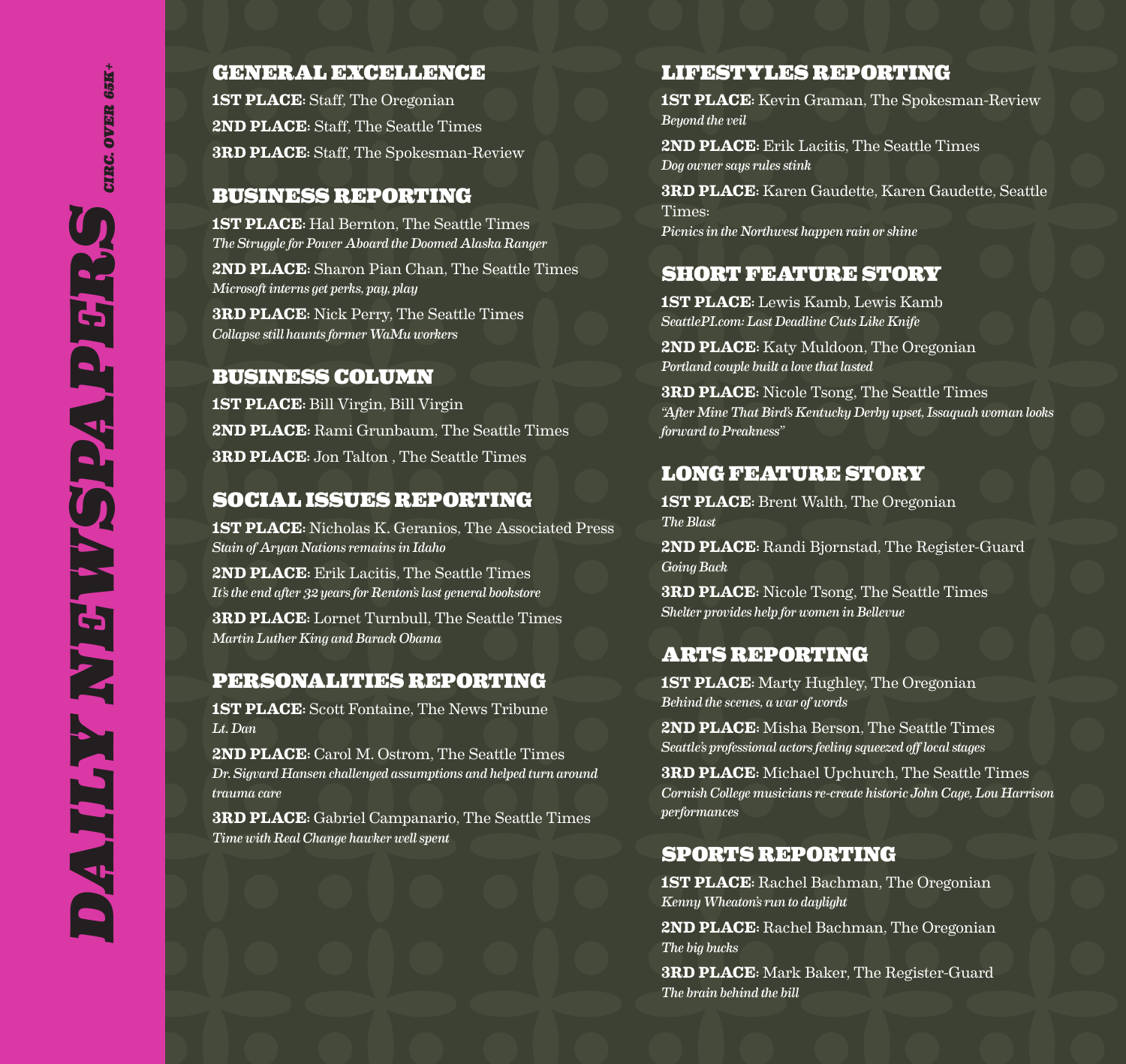# }}}}}}} *daily ne wspa per s CIRC. over 65K+*

# Sports Feature Story

**1ST PLACE:** Jason Quick, The Oregonian *Snoozing*  $\hat{a} \in \mathscr{C}$  *to stop losing* 

**2ND PLACE:** Mason Kelley, The Seattle Times *Long Road Home*

**3RD PLACE:** Rob Moseley, The Register-Guard *Unbreakable Bond*

### Comprehensive Coverage

**1st PLACE:** Dominic Gates, Mike Siegel, Rami Grunbaum , The Seattle Times *First flight of the Dreamliner* 

**2ND PLACE:** Staff, The Seattle Times *Ambush slaying of Seattle police officer*

**3rd PLACE:** Lewis Kamb, Reporter, Rita Hibbard, Editor, Hearst Investigations Team, Seattle Post-Intelligencer: *Chain Saw Scouting*

### Sports Column

**1st PLACE:** John Canzano, The Oregonian **2ND PLACE:** John McGrath, The News Tribune **3RD PLACE:** Larry Stone, The Seattle Times

### Editorial and Commentary

**1st PLACE:** Jamie Tobias Neely, Jamie Tobias Neely **2ND PLACE:** Susan Nielsen, The Oregonian **3RD PLACE:** Ryan Blethen, The Seattle Times

### Column Writing

**1ST PLACE:** Danny Westneat, The Seattle Times **2ND PLACE:** Steve Duin, The Oregonian **3RD PLACE:** Kathleen Merryman, The News Tribune

### Page Design

**SPORTS**<br>
ST PLACE:<br>
Snoozing â€" to s<br>
2ND PLACE:<br>
Long Road Home<br>
3RD PLACE:<br>
Unbreakable Bon<br> **COMPRE**<br>
1ST PLACE:<br>
Grunbaum , T<br>
First flight of the<br>
2ND PLACE:<br>
Ambush slaying<br>
3RD PLACE:<br>
Hearst Investig<br>
CRORTS<br>
IST **EATURE STO**<br> **EATURE STO**<br>
son Quick, The Orego<br> *Josing*<br>
flason Kelley, The Sear<br> *L*ob Moseley, The Regi<br> *L*ob Moseley, The Regi<br> **IENSIVE COV**<br>
ominic Gates, Mike Si<br>
searthe Times<br> *Cauthe police officer*<br>
evis Kamb **Y**<br> **Example 18 and 20 and 20 and 20 and 20 and 20 and 20 and 20 and 20 and 20 and 20 and 20 and 20 and 20 and 20 and 20 and 20 and 20 and 20 and 20 and 20 and 20 and 20 and 20 and 20 and 20 and 20 and 20 and 20 and 20 an 1ST PLACE:** Rich Boudet, The Seattle Times **2ND PLACE:** Geoff Pinnock, The Spokesman-Review **3RD PLACE:** Staff, The News Tribune

### Headlines

**HEADLINES**<br> **HEADLINES**<br> **IST PLACE:** Jim M<br> **2ND PLACE:** Karly<br> **3RD PLACE:** Anny 1<br> **NEWS PHOT**<br> **IST PLACE:** Alan E<br> *Amanda Knox Guilty Or*<br> **2ND PLACE:** Alan I<br> **3RD PLACE:** Alan I<br> **3RD PLACE:** Beth 1<br>
Neighbors wat Nett, The Oregonian<br>
Nett, The Oregonian<br>
nus, The Oregonian<br>
rifenrath, The Oregonian<br>
rmer, The Seattle Time<br>
rmer, The Seattle Time<br>
rmer, The Seattle Time<br>
rmer, The News Tribu<br>
rmer, The Seattle Tim<br>
rmer, The Seattle **1st PLACE:** Jim McNett, The Oregonian **2ND PLACE:** Karly Imus, The Oregonian **3RD PLACE:** Amy Reifenrath, The Oregonian

### News Photography

**1ST PLACE:** Alan Berner, The Seattle Times *Amanda Knox Guilty On All Counts*

**2ND PLACE:** Alan Berner, The Seattle Times *Gov. Gregoire: We Will Remember Them Always*

**3RD PLACE:** Beth Nakamura, The Oregonian *Neighbors watch school burn*

# Feature Photography

**1ST PLACE:** Drew Perine, The News Tribune *Training Wheels*

**2ND PLACE:** Alan Berner, The Seattle Times *Adapting To The Situation*

**3RD PLACE:** Drew Perine, The News Tribune *Farewell, Mrs. Tromsness*

# Sports Photography

**1st PLACE:** Kevin Clark, The Register-Guard *Faceoff at the finish line*

**2ND PLACE:** Christopher Anderson, The Spokesman-Review *C27 Bat Shatter*

**3RD PLACE:** Alan Berner, The Seattle Times *Lost In Space*

### Photopage

**1st PLACE:** Alan Berner, The Seattle Times *The Gift of An Arm*

**2ND PLACE:** Erika Schultz, The Seattle Times *In Cuba, life is finding work and making do*

**3RD PLACE:** Ross William Hamilton, The Oregonian *The end of a long, valiant fight*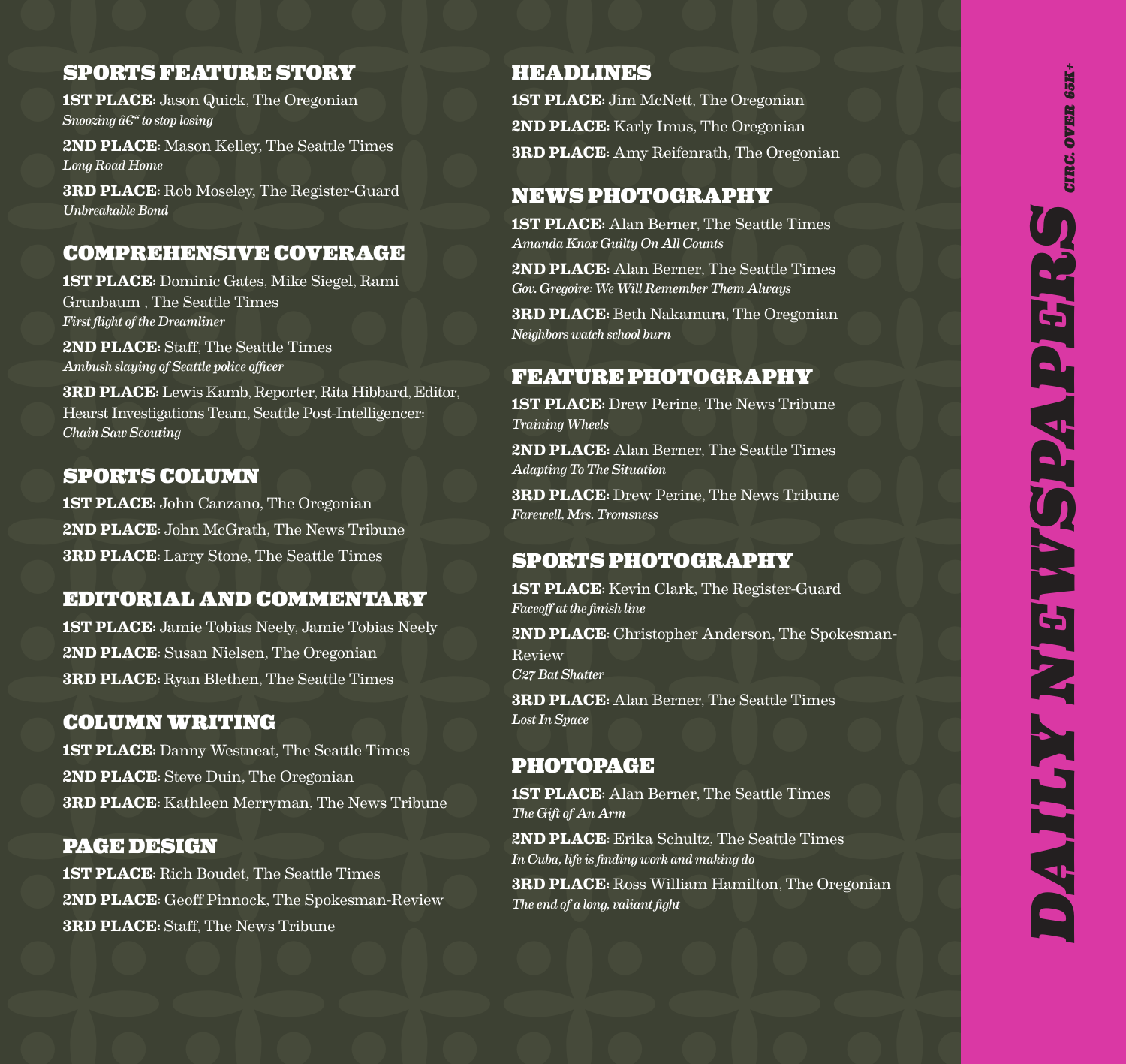**1ST PLACE:** Thomas Boyd, The Oregonian **2ND PLACE:** Jamie Francis, The Oregonian **3RD PLACE:** Drew Perine, The News Tribune

### Investigative Reporting

**PHOTO**<br>1ST PLAC<br>2ND PLAC<br>3RD PLAC<br>3RD PLAC<br>3RD PLAC<br>INVES'<br>1ST PLAC<br>The Seattle *Inside the colla*<br>2ND PLAC<br>*Commerce City stimulas*<br>5POT N<br>1ST PLAC<br>5layter de 2ND PLAC<br>3RD PLAC<br>1EV Drive-by shoo<br>3RD PLAC<br>2ND PLAC<br>1EV Dri **PORTFOLIO**<br>
Thomas Boyd, The O<br>
I: Jamie Francis, The O<br>
I: Drew Perine, The Ne<br>
I: Drew Perine, The Ne<br> **IGATIVE REP**<br>
Drew DeSilver, David<br>
imes<br>
e of Washington Mutual<br>
I: Justin Carinci, The I<br>
chage<br> **CWS REPORTI**<br>
S gonian<br>egonian<br>s Tribune<br>**RTING**<br>Feath, James Neff,<br>ily Journal of<br>**IG**<br>Seattle Times<br>e Seattle Times<br>e Miletich, The<br>eaming, Jody<br>leview<br>**EPORTING**<br>The Associated Press<br>Clarridge, Lynn<br>e Seattle Times<br>**ELITICS**<br>Aartin, Th **1ST PLACE:** Drew DeSilver, David Heath, James Neff, The Seattle Times *Inside the collapse of Washington Mutual* 

**2ND PLACE:** Justin Carinci, The Daily Journal of Commerce *City stimulus package*

### Spot News Reporting

**1ST PLACE:** Seattle Times staff. The Seattle Times *Suspect shot as city mourns slain officer*

**2ND PLACE:** Jennifer Sullivan, Steve Miletich, The Seattle Times *Drive-by shooting of Seattle officer*

**3RD PLACE:** Kevin Graman, Sara Leaming, Jody Lawrence-Turner, The Spokesman-Review *Field trip for escapee flies in face of ruling*

# Crime and Justice Reporting

**1st PLACE:** Nicholas K. Geranios, The Associated Press *Criminally insane live among us*

**2ND PLACE:** Bob Young, Christine Clarridge, Lynn Thompson, The Seattle Times *The Culture of Youth Violence*

**3RD PLACE:** Seattle Times staff, The Seattle Times *Slaying of Seattle police officer*

# Government and Politics **REPORTING**

**1st PLACE:** Jim Brunner, Jonathan Martin, The Seattle Times

*Joe Mallahan: Candidate built a reputation as T-Mobile's idea man*

**2ND PLACE:** Keith Ervin, Steve Miletich, The Seattle Times *Forgery allegations follow candidate*

**3RD PLACE:** David Steves, The Register-Guard *An Aging Population*

### Education Reporting

**1ST PLACE:** Steve Miletich. The Seattle Times *Drama professor: provocative or bully?*

**2ND PLACE:** Linda Shaw , The Seattle Times *Make no mistake: Seattle schools chief is decisive, driven, direct*

mes<br>
n, direct<br>
s<br>
more and more<br>
Times<br>
interfaces<br>
Times<br>
ciated Press<br>
Times<br>
ic Northwest<br> **FIONS**<br>
ld<br>
ld<br>
s **3RD PLACE:** Nick Perry, The Seattle Times *Caught in the college arms race, students and parents pay more and more*

### Health Reporting

**1st PLACE:** Carol M. Ostrom, The Seattle Times *Northwest primary care medicine: Curing what ails us*

**2ND PLACE:** Mark Baker, The Register-Guard *Determined to heal*

# **EDUCATIO**<br>
1ST PLACE: Stev<br>
Drama professor: prov.<br>
2ND PLACE: Lin<br>
Make no mistake: Seat<br>
3RD PLACE: Nic<br>
Caught in the college as<br> **HEALTH RI**<br>
1ST PLACE: Car<br>
Northwest primary ca:<br>
2ND PLACE: Ma<br>
Determined to heal<br> **REPORTING**<br>
Miletich, The Seattle <sup>r</sup><br>
Miletich, The Seattle <sup>r</sup><br>
streamer bully?<br>
Shaw , The Seattle Tim<br>
srace, students and parents<br> **PORTING**<br>
M. Ostrom, The Seattl<br>
M. Ostrom, The Seattl<br>
ENT AND SCIE<br>
Doughton, The Environment and Science **REPORTING**

**1ST PLACE:** Sandi Doughton, The Seattle Times *Can Wolves Restore an Ecosystem?*

**2ND PLACE:** Nicholas K. Geranios, The Associated Press *Bootleg detergents on the rise in Spokane*

–––––––

**3RD PLACE:** Sandi Doughton, The Seattle Times *Darwin's fishes: The three-spine stickleback of the Pacific Northwest*

# **ALL CIRCULATIONS TOGETHER**

### Graphics and Illustrations

**1ST PLACE:** Andy Zeigert, The Bulletin *Our weather makes sense*

**2ND PLACE:** Judy Stanley, The Daily Herald *Judy Stanley Graphics*

**3RD PLACE:** Sandy Salas, The Times-News *"Ready, aim, hunt"*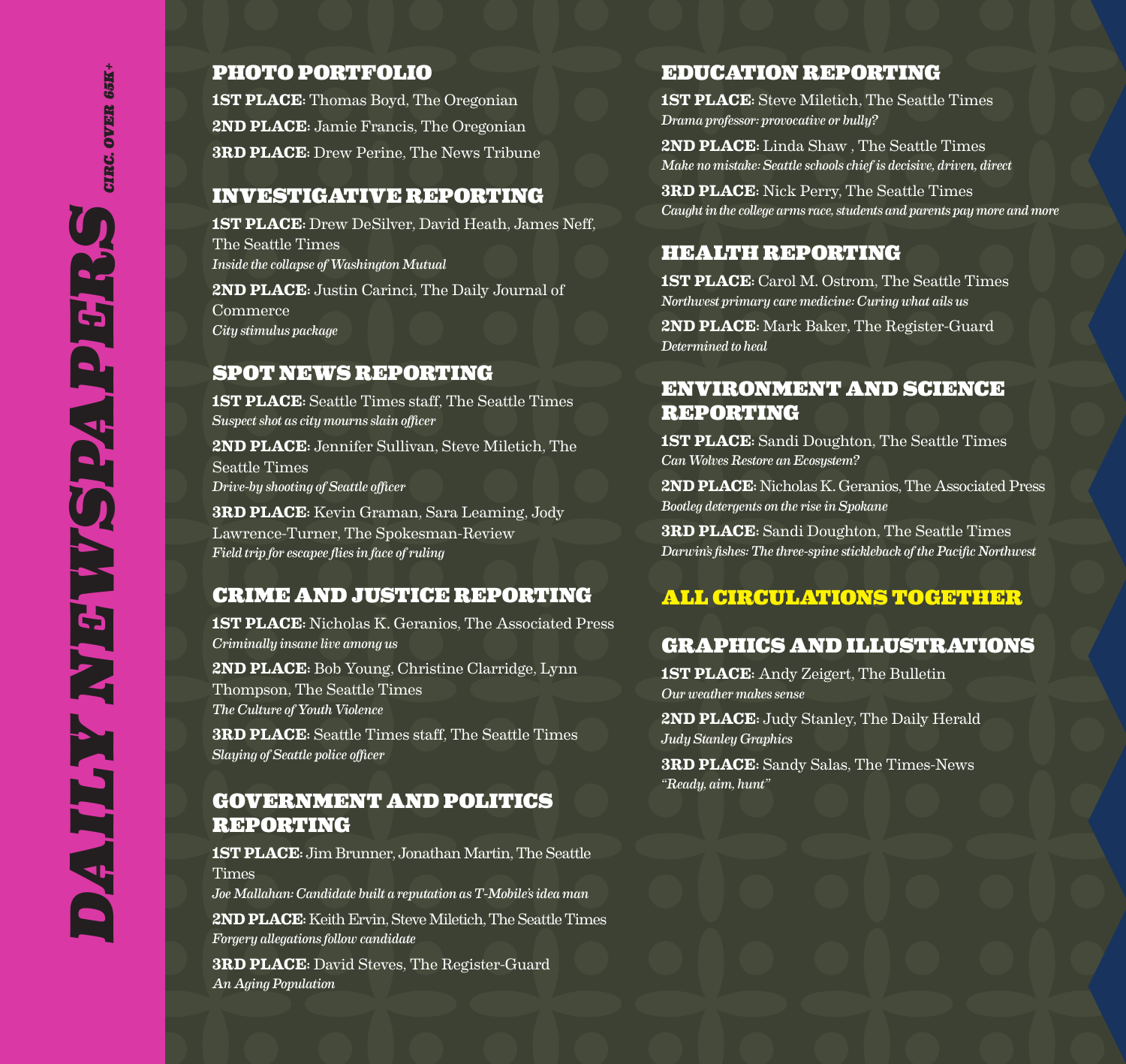### Lifestyles Reporting

**1st PLACE:** Luke Baumgarten, The Pacific Northwest Inlander *Child's Gambit*

**2ND PLACE:** Jonathan Kauffman, Seattle Weekly *And You Will Know Us by the Trail of German Butterballs*

**3RD PLACE:** Assunta Ng, Northwest Asian Weekly *Dim sum made easy: From seasoned veterans to first-timers, there's a restaurant in Seattle for everyone*

### Personalities Reporting

**1ST PLACE:** Luke Baumgarten, The Pacific Northwest Inlander *Practical Jokes*

**2ND PLACE:** Casey Jarman, Willamette Week *Battlestar Illmaculate*

**3RD PLACE:** Mike Seely, Seattle Weekly *The Leon Hendrix Experience*

# **CRITICISM**

**1ST PLACE:** Luke Baumgarten, The Pacific Northwest Inlander *Art History of Violence*

**2ND PLACE:** Suzi Steffen, Eugene Weekly *Red Hot Mess*

**3RD PLACE:** Molly Templeton, Eugene Weekly *Defining Her Future*

# Business Reporting

**1st PLACE:** Nina Shapiro, Seattle Weekly *Intelius and the Dubious Art of*  $â€\alpha$ *Post-Transaction Marketingâ€* 

**2ND PLACE:** Aaron Mesh, Willamette Week *Here's The Pitch*

**3RD PLACE:** Rick Anderson, Seattle Weekly *Post Post-Intelligencer*

# Sports Reporting

**1ST PLACE:** Jacob H. Fries, The Pacific Northwest Inlander *Wasteland*

**2ND PLACE:** Rafe Bartholomew, Seattle Weekly *Nate Robinson, Little King*

**3RD PLACE:** Damon Agnos, Seattle Weekly *Spoiling for a Fight*

### Editorial and Commentary

**1ST PLACE:** Stacy Nguyen, Northwest Asian Weekly **2ND PLACE:** Stacy Nguyen, Northwest Asian Weekly **3RD PLACE:** Mark Lee, Northwest Asian Weekly

# Special Section

**1st PLACE:** Ben Waterhouse, Willamette Week *Restaurant Guide*

**2ND PLACE:** Molly Templeton, Todd Cooper, Eugene Weekly *The State of Suds*

**3RD PLACE:** Suzi Steffen, Todd Cooper, Eugene Weekly *Oregon Bach Festival 2009 Guide*

# Page Design

**1ST PLACE:** Willamette Week Production Staff. Willamette Week

**2ND PLACE:** Chris Bovey, The Pacific Northwest Inlander

**3RD PLACE:** Chris Bovey, The Pacific Northwest Inlander

# Investigative Reporting

**1ST PLACE:** Laura Onstot, Seattle Weekly *Pipe Schemes* **2ND PLACE:** Rick Anderson, Seattle Weekly *Death's Door*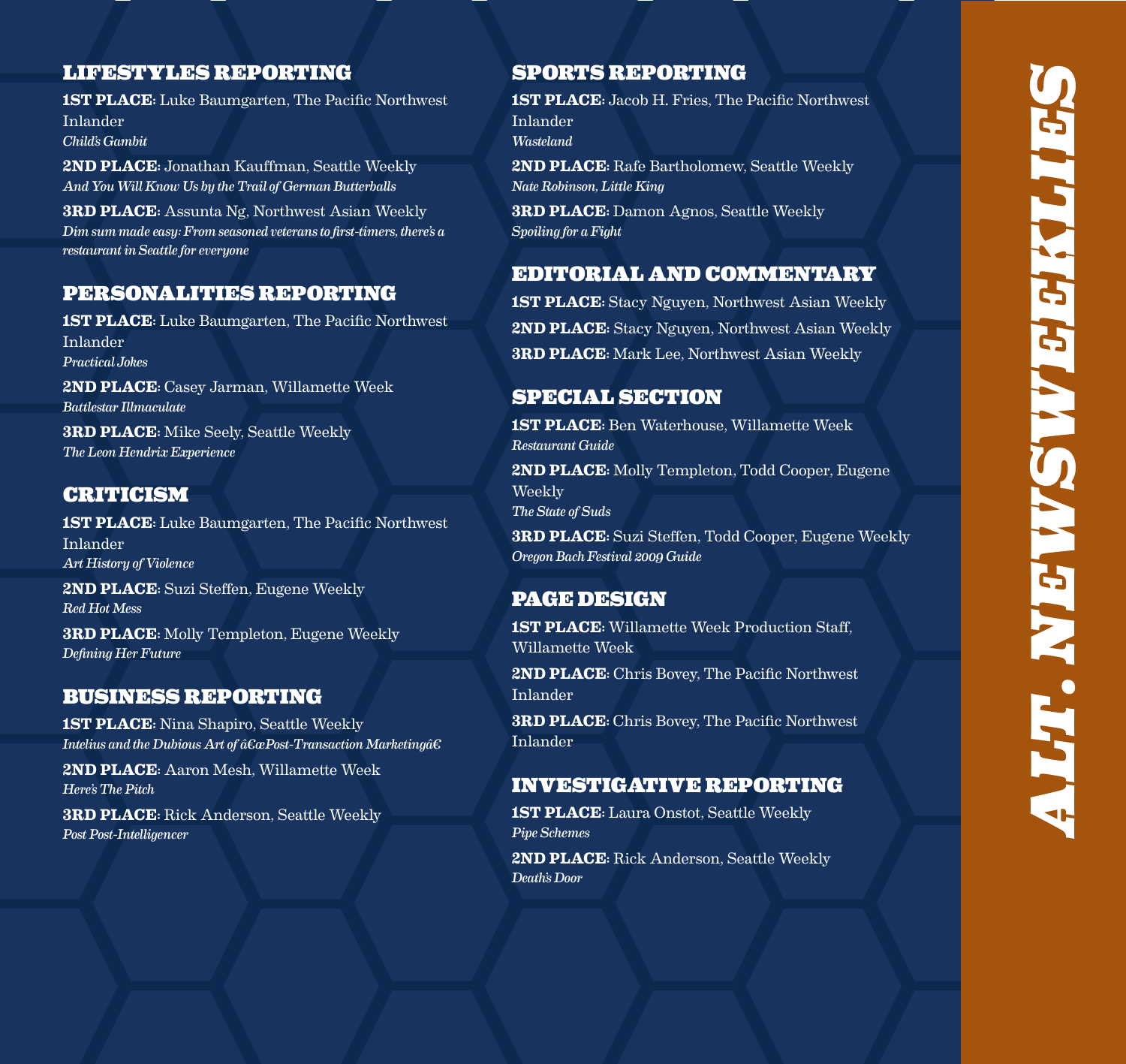### Graphics and Illustrations

**1st PLACE:** Hawk Krall, Willamette Week **2ND PLACE:** Chris Bovey, The Pacific Northwest Inlander

**3RD PLACE:** Stacy Nguyen, Northwest Asian Weekly

### Crime and Justice Reporting

**1st PLACE:** James Pitkin, Willamette Week *To Catch A Stoner*

**2ND PLACE:** Rick Anderson, Seattle Weekly *Smooth Jailing*

**3RD PLACE:** Matt Davis, The Portland Mercury *The Secrets Behind The Secret List*

### Government and Politics Reporting

**1st PLACE:** Kevin Taylor, The Pacific Northwest Inlander *A Delicate Proposition*

**2ND PLACE:** Alex Sakariassen, Missoula Independent *Questioning conservatism*

**3RD PLACE:** Nina Shapiro, Seattle Weekly *Judge Betty's Revenge*

### Environment and Science Reporting

**1st PLACE:** Erika Fredrickson, Missoula Independent *Alone on the Range*

**2ND PLACE:** Skylar Browning, R.C. Hooker, Missoula Independent *Dying to go Green*

**3RD PLACE:** Leah Sottile, The Pacific Northwest Inlander *Great White*

### Health Reporting

**1ST PLACE:** Nina Shapiro, Seattle Weekly *Terminal Uncertainty*

**2ND PLACE:** Nicholas Deshais, The Pacific Northwest Inlander *Misdiagnosed*

**3RD PLACE:** Matthew Frank, Missoula Independent *The War at Home*

### Social Issues Reporting

**1st PLACE:** Kevin Taylor, The Pacific Northwest Inlander *Saving Salish*

**2ND PLACE:** Vernal Coleman, Seattle Weekly *A Child Left Behind*

**3RD PLACE:** Beth Slovic, Willamette Week *Cheerless*

### Education Reporting

**1st PLACE:** Beth Slovic, Willamette Week *Left Out*

**2ND PLACE:** Camilla Mortensen, Eugene Weekly *Retaliation? Did the UO fire a professor for alleging racism?*

**3RD PLACE:** Daniel Walters, The Pacific Northwest Inlander *State of Debate*

### Arts Reporting

**1st PLACE:** Erika Fredrickson, Missoula Independent *Missoula's vibrant arts community could hold the key to an economic turnaround*

**2ND PLACE:** Michael Bowen, The Pacific Northwest Inlander *Put Your Finger on It*

**3RD PLACE:** Aaron Mesh, Willamette Week *Suspended Animation*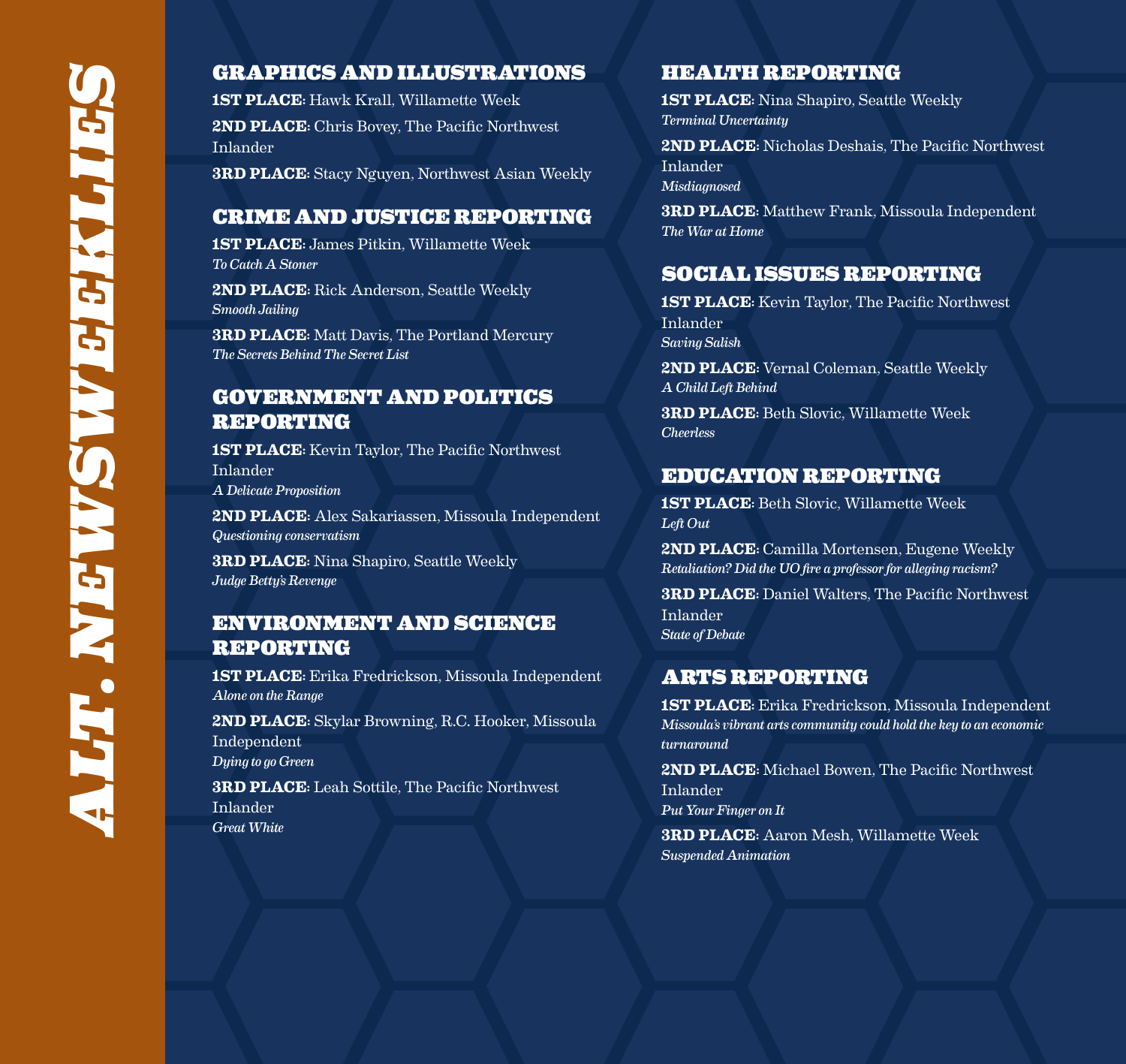### GENERAL EXCELLENCE

**1st PLACE:** KULR-8 News, KULR

**2ND PLACE:** Margo Papke, KEPR *KEPR Action News*

**3RD PLACE:** Heather Reese, Jackie Watanabe, KIMA *KIMA Action News*

# Spot News Reporting

**1st PLACE:** Melissa Wagner, Nick Campfield, KIMA *Ellensburg Flooding*

**2ND PLACE:** Ryan Simms, Nick Campfield, KIMA *Fire at the Mill*

# General News Reporting

**1st PLACE:** Sarah Gravlee, KULR *American Police Force*

**2ND PLACE:** Molly Kelleher, KEPR *Snow Removal Cuts*

**3RD PLACE:** Peter Bukowski, Nick Campfield, KIMA *Rockslide Victims*

### Feature News Reporting

**1st PLACE:** Allison Martin, KOHD *Life Interrupted*

**2ND PLACE:** David Klugh, KIMA *Police Explorers* **3RD PLACE:** Kyle Trompeter, KEPR

*Cancer Survivor Celebrates*

### Investigative Reporting

**EXERCISE AND AND AND AND AN ARTIST SERVICE INTERNATIONAL PROPERTIES**<br> **EXERCISE AND INTERNATIONAL PROPERTIES**<br> **EXERCISE AND ANOTHER CONSULTAINMENT AND ANOTHER CONSULTAINMENT AND ARTIST AND ARTIST AND ARTIST AND ARTIST AN 1ST PLACE:** Jonathan Athens, Justin Boyes, Brandon Hanson, KTVM *Password Scandal Part One and Part Two* **2ND PLACE:** Chelsea Kopta, KEPR *Digging Into Daycare Safety* **3RD PLACE:** Holly Zuluaga, KEPR

*Taco Truck Safety*

### Special Report/Documentary

**1st PLACE:** Bruce Reichert, Idaho Public Television *Outdoor Idaho: Wolves in Idaho*

**2ND PLACE:** Marcia Franklin, Jay Krajic, Idaho Public **Television** *Outdoor Idaho: Let Me Be Brave*

**3RD PLACE:** John Crancer, Chuck Cathcart, Jay Krajic, Idaho Public Television *Outdoor Idaho: Pathways of Pioneers*

# Sports Reporting

**1ST PLACE:** Dave Griffiths, KWYB *Sideline Reporting Coverage of Montana State vs. Northern Arizona Football on 10/10/09*

**2ND PLACE:** Jason Nitschke, KFBB/KHBB-TV *2009 Big Sky ProRodeo Roundup Live Preview Coverage*

**3RD PLACE:** Patrick Noland, Joe Gorchow, KNDU *Sports Finale*

# Photojournalism

**1ST PLACE: Paul S. Humphrey, KTVQ** *Team River Runner tackles Montana whitewater*

**2ND PLACE:** Dan Thesman, Reporter/Photographer, Blue Mountain Television *Sentimental Journey*

**3RD PLACE:** Katie Artist, KULR

*Montana's Singing Cowboy*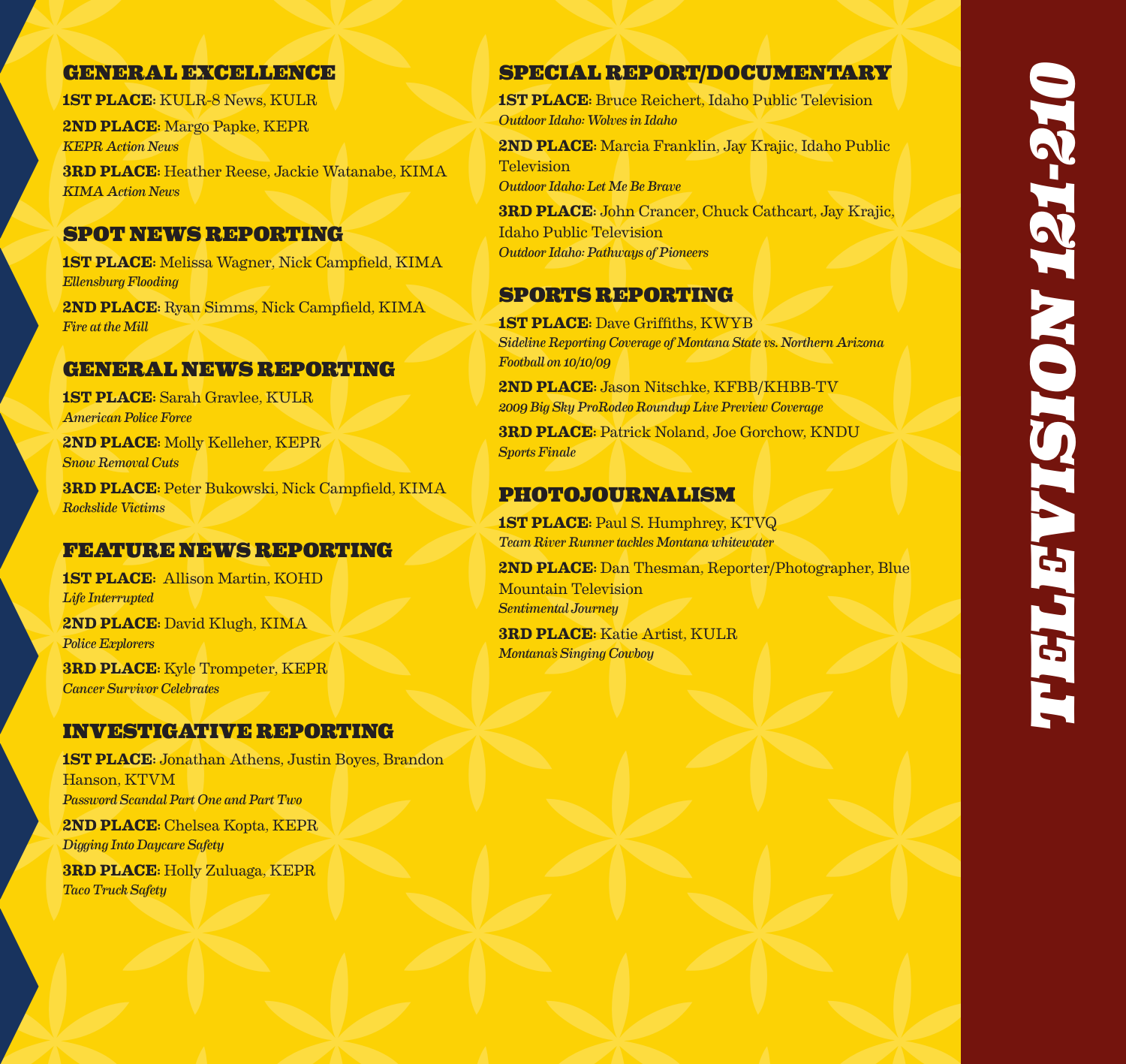### Spot News Reporting

**1st PLACE:** Abbey Gibb, Devon Haskins, KREM *Mental Patient Escapes*

**2ND PLACE:** KVAL Staff, KVAL *Stephanie Condon Remains Found*

### General News Reporting

**MOVEM EVALUATE AND THE CONTRACT SET AND THE CONTRACT SET AND THE CONTRACT SET AND THE CONTRACT SET AND THE CONTRACT SET AND THE CONTRACT SET AND THE CONTRACT SET AND THE CONTRACT SET AND THE CONTRACT SET AND THE CONTRACT 1st PLACE:** Linda Byron, Kellie Cheadle, Steve Douglas, KING *Bank Robberies* **2ND PLACE:** Mike Murad, KBCI *Cold Case*

**3RD PLACE:** Mike Murad, Clyn Richards, KBCI *Teen Crime, Adult Time*

### Feature News Reporting

**1st PLACE:** Nick Krupke, KVAL *Losing Baseball Team*

**2ND PLACE:** Chris Daniels - Reporter, Ron Sanford - Photojournalist/Editor, KING *Man in a Ditch*

**3RD PLACE:** Michelle Esteban, Jon Knorr, Dan Liberator, KOMO *Sail Power*

### Investigative Reporting

**1st PLACE:** Linda Byron, Kellie Cheadle, Steve Douglas, KING *Deception For Sale: Sono Bello*

**2ND PLACE:** Susannah Frame, Reporter, Steve Douglas, Photographer, Kellie Cheadle, Producer, KING *State of Injustice*

**3RD PLACE:** Jennifer Winters, Rob Woodward, KVAL *Ambulance Across Parking Lot*

### Sports Reporting

**1st PLACE:** KVAL Sports Staff, KVAL *Rose Bowl Bound*

**2ND PLACE:** Chris Daniels - Reporter, Gary Burckhardt - Photojournalist, KING *The World Police and Fire Games*

**3RD PLACE:** Nick Krupke, KVAL *Return of Distance*

### Photojournalism

**1st PLACE:** Roger Hatcher, KREM *Spokane 48 Hour Film Fest*

**2ND PLACE:** Brett Allbery, William Pitts, KREM *World Record Rubik's Cube*

**3RD PLACE:** Nick Krupke, KVAL *Special Olympic Golfers*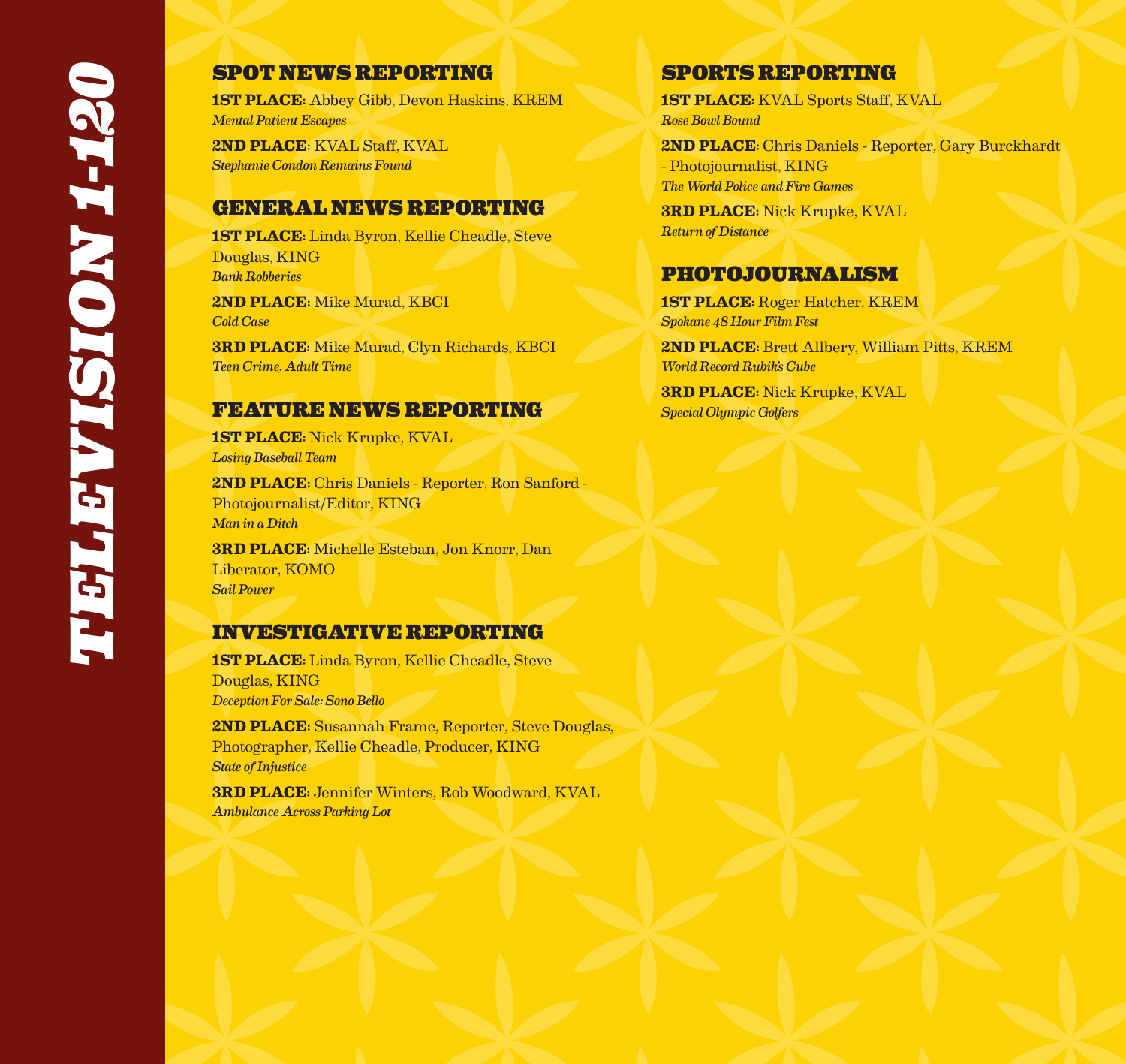**1st PLACE:** Staff, KPAM *KPAM News*

# Spot News Reporting

**1st PLACE:** Staff, KIRO *97.3 KIRO FM "Officers Murdered"*

EPOT NEWS REPORTING<br>
SPOT NEWS REPORTING<br>
1ST PLACE: Staff, KIRO<br>
1ST PLACE: Staff, KIRO<br>
1ST PLACE: Staff, KIRO<br>
2ND PLACE: Anna King, Northwest News Network<br>
KPAM<br>
1ST PLACE: Anna King, Northwest News Network<br>
2ND PLACE: **2ND PLACE:** Tim Hohl, Terry Travis, Mark Provost, KPAM *"School Fire then Office Shooting"*

**3RD PLACE:** Adam Cotterell, Boise State Radio *Manwill Search*

# General News Reporting

**1st PLACE:** Staff, KIRO *Continuing Coverage of Officers Murdered*

**2ND PLACE:** Adam Cotterell, Boise State Radio *Dairy Crisis Part 1 and 2*

Continuing Coverage of Officers Murdered<br> **SPORTS REPORTING**<br> **SPORTS REPORTING**<br> **SRD PLACE:** Adam Cotterell, Boise State Radio<br>
Tuck Punch<sup>2</sup><br> **SRD PLACE:** Staff, KPAM<br> **SRD PLACE:** Adam Cotterell, Boise State Radio<br>
Ore **3RD PLACE:** April Baer, reporter, Beth Hyams, editor, Oregon Public Broadcasting (radio) *Discovery of Opium Poppies Has Law Officers Concerned*

# Feature News Reporting

**1st PLACE:** Amanda Loder, Spokane Public Radio *Iraq doesn't hinder local woman's career plans*

**FEATURE NEWS REPORTING**<br> **ET PLACE:** Amanda Loder, Spokane Public Radio<br> *Court*<br> **EXPLACE:** Amanda Loder, Spokane Public Radio<br> **EXPLACE:** John Ryan, reporter, Jim Gates, editor,<br> **EXPLACE:** John Ryan, reporter, Jim Gate **2ND PLACE:** John Ryan, reporter, Jim Gates, editor, KUOW *Researchers Explore Link Between Skagit Bay and North Korea*

**3RD PLACE:** Heather Bosch, KIRO *Soldier Song*

### Investigative Reporting

**SRD PLACE:** Heather Bosch, KIRO<br>
Soldier Song<br> **INVESTIGATIVE REPORTING**<br> **IST PLACE:** Mark Provost, KPAM<br>
"Siolen Innocence"<br> **2ND PLACE:** Austin Jenkins, Chris Lehman, Northwest<br>
News Network **1st PLACE:** Mark Provost, KPAM *"Stolen Innocence"*

**2ND PLACE:** Austin Jenkins, Chris Lehman, Northwest<br>News Network<br>Data Center Debate: Despite High Costs, I.T. Facilities Get Little<br>Scrutiny<br>**3RD PLACE:** Samantha Wright, Boise State Radio<br>Debt Collectors Are People Too P **2ND PLACE:** Austin Jenkins, Chris Lehman, Northwest News Network *Data Center Debate: Despite High Costs, I.T. Facilities Get Little Scrutiny*

**3RD PLACE:** Samantha Wright, Boise State Radio *Debt Collectors Are People Too Part 1 and 2*

# Special Report

ONVEALE REVEL ARE ON<br>
SPECIAL REPORTER<br>
SPECIAL REPORTER<br>
SPECIAL REPORTER<br>
SPECIAL REVEL SERVICE<br>
SPECIAL REVEL SERVICE<br>
SPECIAL REVEL SERVICE SERVICE SERVICE SERVICE SERVICE SERVICE SERVICE SERVICE SERVICE SERVICE SERVIC **1ST PLACE:** Christy George, producer, Steven Kray, Sound Engineer, Morgan Holm, editor, Oregon Public Broadcasting (radio) *The Denmark Project*

# News Series

**1st PLACE:** Anna King, Northwest News Network *Hidden Religions*

Exchol Fire then Office Shooting"<br> **EXECUTE:** Adam Cotterell, Boise State Radio<br>
Manwill Search<br>
Manwill Search<br> **GENERAL NEWS REPORTING**<br> **SERIGE:** State Radio<br> **SERIGE:** State Radio<br> **SERIGE:** State Radio<br> **SPORTS REPORT 2ND PLACE:** Jennifer Wing, Liam Moriarty, Keith Seinfeld, KPLU *A No-Newspaper Town?*

**3RD PLACE:** Sadie Babits, Northwest News Network *Starting Over: Refugees Stuggle In Down Economy*

# Sports Reporting

zzzzzzz

**1st PLACE:** Staff, KPAM *"Duck Punch"* **2ND PLACE:** Adam Cotterell, Boise State Radio *Iron Dad*

**3RD PLACE:** Doug Nadvornick, Northwest News Network *Community College Basketball Players Find Lessons On And Off Court*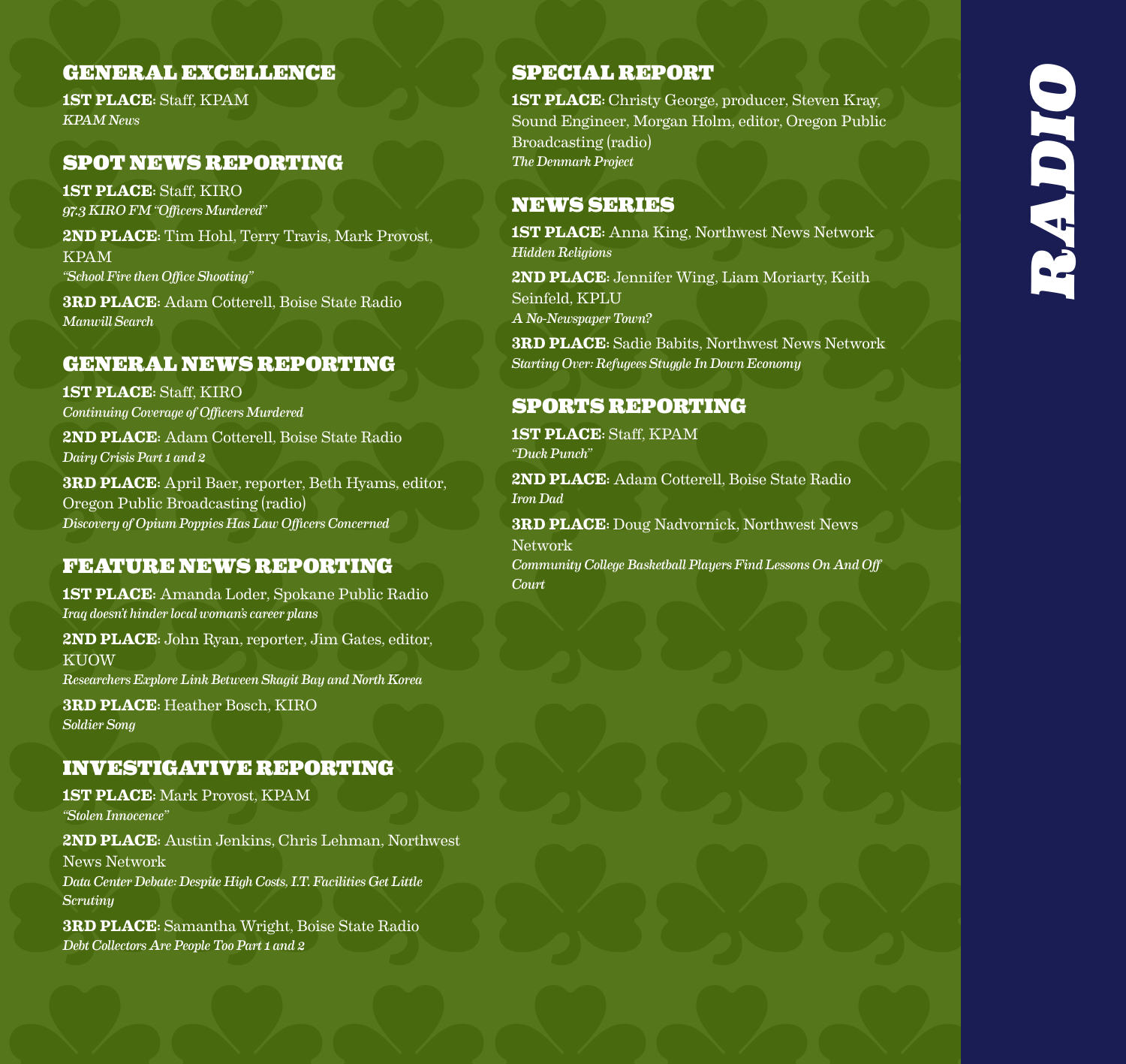#### Spot News

**1st PLACE:** staff, SeattlePI.com *spot news seattlepi.com*

**2ND PLACE:** KTUU.com staff, KTUU *Redoubt erupts after months of anticipation*

**3RD PLACE:** Andrew Hinkelman, Lori Tipton, KTUU *Palin announcement an early start to weekend fireworks*

### Innovation Award

**1st PLACE:** Staff, Independent Record *Continuum of Care*

**2ND PLACE:** Gabriel Campanario, The Seattle Times *Seattle Sketcher*

JU<br>
JU<br>
Lori Tipton, KTUU<br> *Ifreworks*<br>
ord<br>
The Seattle Times<br>
Box, Covington/<br>
ations | Everything you<br> **NEWS**<br>
propian<br>
ess<br> **ED SUBJECT**<br>
Sun<br>
Rick Penticoff,<br>
rision<br>
NITY<br>
Daily Tidings **3RD PLACE:** Paul Balcerak, Dennis Box, Covington/ Maple Valley Reporter *Black Diamond: Investigations, firings, resignations | Everything you need to know*

### Best Site- General News

••••••• **EWS**<br>
staff, SeattlePI.com<br>
pi.com<br>
2: KTUU.com staff, KT<br>
der months of anticipation<br>
2: Andrew Hinkelman<br>
ment an early start to weeke<br> **TION AWARD**<br>
5: Staff, Independent Rear<br>
2: Gabriel Campanario<br>
2: Paul Balcerak, **1ST PLACE:** The Olympian, The Olympian *Best Site - The Olympian* **2ND PLACE:** Staff, The Oregonian *OregonLive.com* **3RD PLACE:** Staff, The Seattle Times *Seattletimes.com* 

### Best Site- Specialized Subject

**1st PLACE:** Chris Dunagan, Kitsap Sun *Watching Our Water Ways (blog)*

**2ND PLACE:** Doug Ramsey, Doug Ramsey *Rifftides*

**3RD PLACE:** Joan Cartan-Hansen, Rick Penticoff, Stephanie Dickey, Idaho Public Television *D4K Website*

# Best Online Community Engagement

**1ST PLACE:** Mike Green, Ashland Daily Tidings *Connect Ashland*

**2ND PLACE:** Staff, SeattlePI.com *Seattlepi.com staff on Facebook & Twitter*

**3RD PLACE:** KVAL Staff, KVAL *KVAL Social Media*

### Best Web design

**1st PLACE:** Kitsap Sun staff, Kitsap Sun *Kitsapsun.com*

**2ND PLACE:** KVAL Web Staff, KVAL *KVAL.com*

**3RD PLACE:** Staff, KING5.com *KING5.com*

### Best New Site

**1st PLACE:** Betsy Hammond, Bill Graves, Wendy Owen, The Oregonian *Chalk It Up: The Oregonian's new local education site*

**2ND PLACE:** Cody Thompson, Casey Grove, KTUU *GoToAK.com*

Wendy<br>•e, KTUU<br>hwest Asian<br>•ill Seattle<br>•ke, Kate<br>•weekly **3RD PLACE:** Han Bui, Stacy Nguyen, Northwest Asian Weekly *Northwest Asian Weekly's Web site*

### Best Site- Specialized Geography

**BEST WEB**<br> **ET PLACE:** Kits<br> *Kitsapsun.com*<br> **2ND PLACE:** KV<br> *KVAL.com*<br> **3RD PLACE:** Sta<br> *KING5.com*<br> **BEST NEW**<br> **ST PLACE:** Bets<br>
Owen, The Oregon<br> *Chalk It Up:* The Oregon<br> **2ND PLACE:** Coc<br> *GoTbAK.com*<br> **3RD PLA** ••••••• **1st PLACE:** Justin Carder, CHS Capitol Hill Seattle Blog *CHS Capitol Hill Seattle*

**2ND PLACE:** Doree Armstrong, Dale Steinke, Kate Bergman, Next Door Media *PhinneyWood.com*

**3RD PLACE:** KVAL Web Staff, KVAL *KVAL Communities*

### Best Parent Site

**1st PLACE:** Staff, SeattlePI.com *Seattlepi.com*

**2ND PLACE:** Chris Kornelis, Staff, Seattle Weekly *SeattleWeekly.com*

**3RD PLACE:** Staff, The Spokesman-Review *The Spokesman-Review*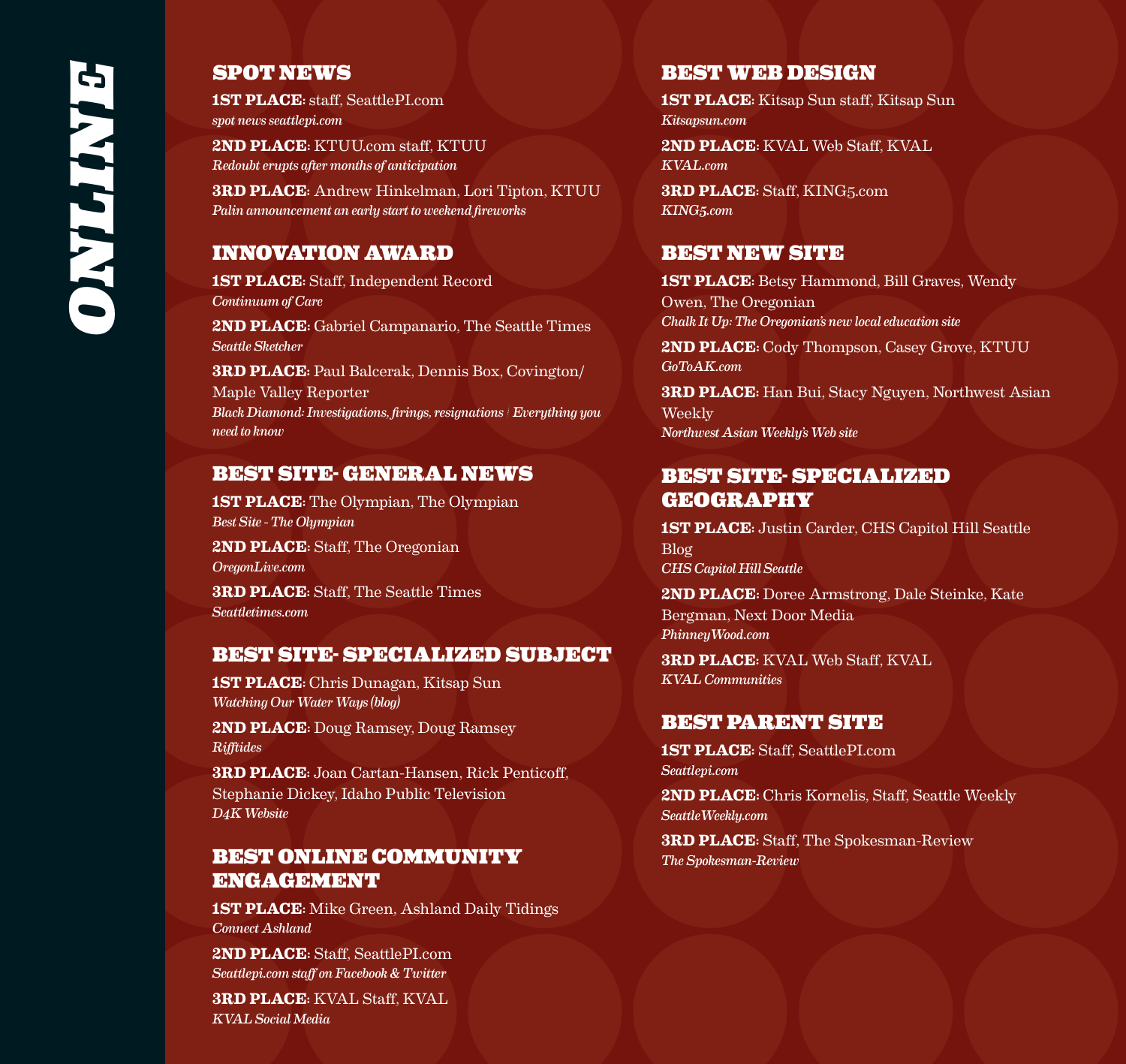### Special Report/Enterprise

**1ST PLACE:** Staff, The Seattle Times *Local foreclosures soar threefold in two years*

**2ND PLACE:** Lewis Kamb, Gilbert Arias, Daniel Lathrop, Lewis Kamb *SeattlePI.com: Chain Saw Scouting*

**3RD PLACE:** Staff, Kitsap Sun *Remembering Pearl Harbor*

### Arts/Entertainment/ Lie BSTVLE

**1st PLACE:** Travis Hay, Ear Candy *Pearl Jam at KeyArena*

**2ND PLACE:** Rachel Beck, Andy Cripe, Corvallis Gazette-Times *From farm to market*

**3RD PLACE:** Travis Hay, Crosscut.com Public Media *Discovering Nirvana's Lost Treasures*

### **BUSINESS**

**1st PLACE:** Knute Berger, Knute Berger *Crosscut: Seven Steps for Saving Pioneer Square*

**2ND PLACE:** Melinda Fulmer, MSN Real Estate *Is your suburb the next slum?* 

**3RD PLACE:** Marilyn Lewis, MSN Real Estate *5 ways homebuyers are kept in the dark*

# **SPORTS**

**SPECIAI**<br>
1ST PLACE:<br>
Local foreclosures<br>
2ND PLACE:<br>
Lathrop, Lewi<br>
SeattlePLcom: Cl<br>
3RD PLACE:<br>
Remembering Pe<br> **ARTS/EN**<br>
LIFESTY<br>
1ST PLACE:<br>
Pearl Jam at Key<br>
2ND PLACE:<br>
Discovering Nirv<br> **BUSINES**<br>
1ST PLACE:<br>
Lis **REPORT/ENTI**<br>aff, The Seattle Times<br>*oar threefold in two years*<br>ewis Kamb, Gilbert A<br>Kamb<br>*in Saw Scouting*<br>taff, Kitsap Sun<br>*Harbor*<br>and Harbor<br>*Harbor*<br>and Harbor<br>and Harbor<br>and Harbor<br>*era*<br>as Lack Andy Crip<br>*stor Tre* RPRISE<br>as, Daniel<br>pas, Daniel<br>pas, Corvallis<br>Public Media<br>per<br>er eal Estate<br>lestate<br>lestate<br>pius, Travis<br>pius, Travis<br>pius, Travis<br>pius, Travis **1st PLACE:** Larry Cathey, Kevin Launius, Travis Moore, Grants Pass Daily Courier *Reviving roller derby*

**2ND PLACE:** Staff, The Spokesman-Review *John Stockton, hall of famer*

**3RD PLACE:** Glenn Nelson, Chris Hansen, Staff, HoopGurlz.com, HoopGurlz,

# **COMMENTARY**

 **1st PLACE:** Judy Lightfoot, Crosscut.com: *Gerald keeps his job*

**2ND PLACE:** Peter Jackson, Crosscut.com Public Media *Drawing the Line on Everett Landmarks*

**3RD PLACE:** Terrence Nowicki, Jr., http:// thisishistorictimes.com/ *This is Historic Times*

# Slideshow

**COMMENTAI**<br>
1ST PLACE: Judy 1<br>
derald keeps his job<br>
2ND PLACE: Peter .<br>
Drawing the Line on Ever<br>
3RD PLACE: Peter .<br>
This is Historic Times<br> **SLIDESHOW**<br>
1ST PLACE: Paul R<br>
Natashas Story<br>
2ND PLACE: Danny<br>
2ND PLACE: D **F**<br>ghtfoot, Crosscut.com F<br>*t Landmarks*<br>e Nowicki, Jr., http://<br>1/<br>ter, Billings Gazette<br>Gawlowski, Photo departies<br>errice<br>gman, Fairbanks Daily<br>errice<br>dsch, The Register-Gulvany, Kevin Gramar<br>ulvany, Kevin Gramar<br>all Tr **1ST PLACE:** Paul Ruhter, Billings Gazette *Natasha's Story* **2ND PLACE:** Danny Gawlowski, Photo department, The Seattle Times *Lakewood police memorial service*

**3RD PLACE:** Eric Engman, Fairbanks Daily News-Miner *Yukon Quest*

# Video

**1st PLACE:** Chris Pietsch, The Register-Guard *Historic Civic*

**2ND PLACE:** Colin Mulvany, Kevin Graman, The Spokesman-Review *In the Realm of Fairies*

**3RD PLACE:** Colin Mulvany, Kevin Graman, The

Spokesman-Review *Beyond the Yellow Ribbon*

# Interactive graphic or resource

**1ST PLACE:** Staff, The News Tribune *SoundInfo Databases*

**2ND PLACE:** Staff, Mail Tribune *Rogue River Guide*

**3RD PLACE:** Judy Stanley, The Daily Herald *Killer Whales of the Pacific Northwest*